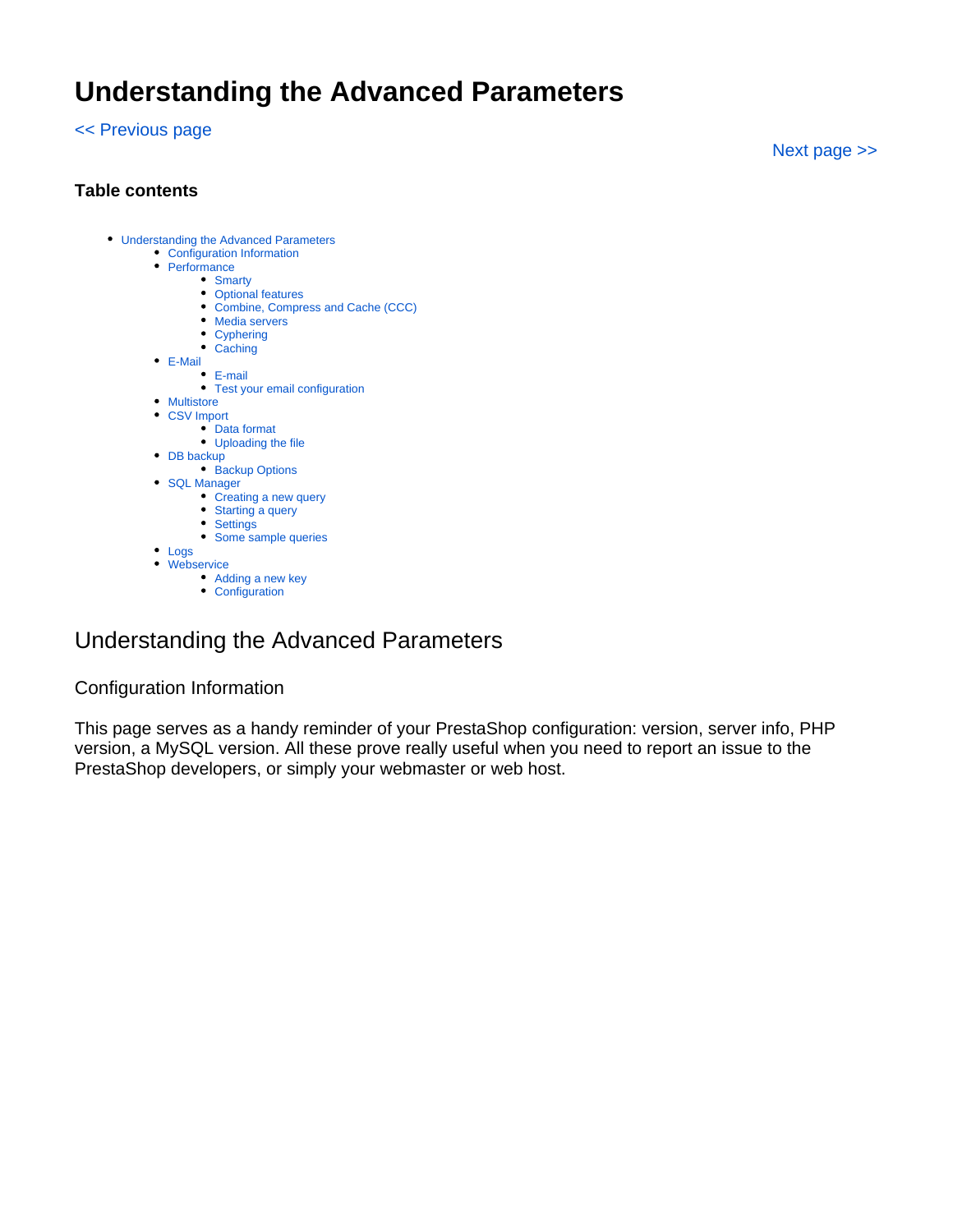| <b>O</b> Information about your configuration                                         |
|---------------------------------------------------------------------------------------|
|                                                                                       |
| <b>Server information</b>                                                             |
|                                                                                       |
| Prestashop version: 1.5.0.15                                                          |
| Server information: Linux #43-Ubuntu SMP Fri Jul 6 14:25:57 UTC 2012 x86 64           |
| Server software version: Apache/2.2.22 (Ubuntu)                                       |
| PHP version: 5.3.10-1ubuntu3.2                                                        |
|                                                                                       |
| Database information                                                                  |
| My SQL version: 5.5.24-0ubuntu0.12.04.1                                               |
| My SQL engine: InnoDB                                                                 |
| Tables prefix: ps                                                                     |
|                                                                                       |
| <b>Store information</b>                                                              |
|                                                                                       |
| Shop URL: http://192.168.8.89/prestashop-15x/<br>Current theme in use: default        |
|                                                                                       |
|                                                                                       |
| <b>Mail configuration</b>                                                             |
| Mail method: You are using the PHP mail() function.                                   |
|                                                                                       |
| <b>Your information</b>                                                               |
| Your web browser: Mozilla/5.0 (Windows NT 6.1; rv:14.0) Gecko/20100101 Firefox/14.0.1 |
|                                                                                       |
|                                                                                       |
| <b>Check your configuration</b><br>$\bf \odot$                                        |
| <b>Required parameters: OK</b>                                                        |
| Optional parameters: OK                                                               |
|                                                                                       |
|                                                                                       |

There is one last section, titled "List of changed files". Right after you have first installed PrestaShop, the only thing that this section displays is "No change has been detected in your files". But after you've installed some modules and a couple of themes, made advanced changes to some override classes or deleted files altogether, this list will show the difference between your current installation of PrestaShop and what it used to look like in its pristine state. This helps you see what changes have been made to your installation... and therefore what to take into account if you want to update your store manually, or if you are moving files to a new server.

Even with a fresh installation, this section might indicate ".gitattributes", ".gitignore", "CONTRI BUTING.md", "CONTRIBUTORS.md" or "README.md" as missing files. These are Git-specific files, and PrestaShop does not use them, so you should not worry about them.

# <span id="page-1-0"></span>**Performance**

This page combines many tools and tips that might help you improve your shop's performance serverwise – not sales-wise, although a server that performs well is able to serve more customers, and therefore make more sales.

### <span id="page-1-1"></span>**Smarty**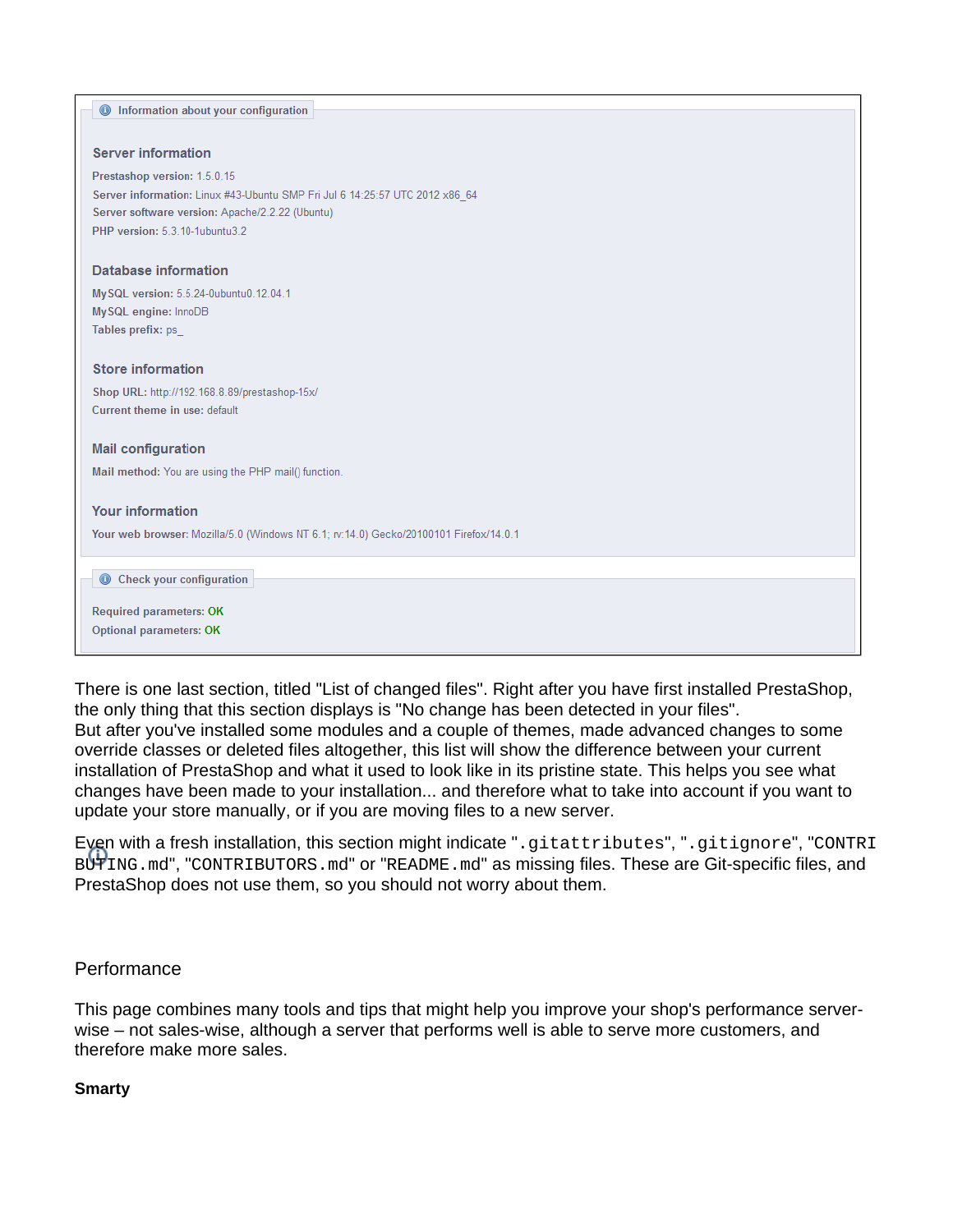Smarty is the name of the template language used by PrestaShop's themes. You can learn more about it at [http://www.smarty.net/.](http://www.smarty.net/)

| Smarty            |                                                                                                                      |  |  |
|-------------------|----------------------------------------------------------------------------------------------------------------------|--|--|
| Template cache    | Never recompile template files<br>Recompile templates if the files have been updated<br>$\circ$<br>Force compilation |  |  |
|                   | Cache $\bullet \blacktriangleleft \circ \blacktriangleleft$<br>Clear Smarty cache                                    |  |  |
|                   | Should be enabled except for debugging.                                                                              |  |  |
| Debug console     | O Do not open console<br>Open console with URL parameter (SMARTY_DEBUG)<br>Always open console                       |  |  |
| Debug console Key | SMARTY_DEBUG                                                                                                         |  |  |
|                   | SMARTY DEBUG parameter in the URL.                                                                                   |  |  |
|                   |                                                                                                                      |  |  |

#### There are four options:

- **Template cache**. For better front-end performance, PrestaShop caches your HTML pages.
	- **Never compile cache**. Only enable this if you are making edits theme, and need to see your changes every time you reload your page. **Compile cache if templates are updated**. PrestaShop is able to see when a theme file has changed, but this might not always work as expected.
	- **Force Compile**. The normal behavior: HTML pages are compiled and cached, even if the theme has changed.
- **Cache**. This option makes it possible for you to disable all file caches, and not just the one pertaining to template files. Only disable this if you debugging a theme or a module for PrestaShop. Otherwise, you should leave it enabled. The "Clear Smarty cache" appeared in PrestaShop 1.5.5.0, and makes it possible to delete the cache in a single click instead of having to go delete files on your FTP server.
- **Debug console**. New in 1.5. PrestaShop enables you to display the Smarty Debug Console, which gives you valuable information on a template page. Read more about it at [http://www.smarty.net/docsv2/en/chapter.debugging.console.tpl.](http://www.smarty.net/docsv2/en/chapter.debugging.console.tpl) Note that the console opens in a pop-up window: make sure to make your browser allow them for your shop's domain name.
	- **Do not open console**. The default setting. No one sees the console, not even you.
	- **Open console with URL parameter (SMARTY\_DEBUG)**. The console is only displayed if you add ?SMARTY\_DEBUG at the end of the URL (or the key of your choice, see below). This is great, but once your tests are done, do revert to the default setting, as this "trick" is known and some hackers could make use of it.
	- **Always open console**. The "full on" setting. Everyone who has access to your shop can see the console. Therefore, keep it for maintenance sessions.
- **Debug console Key**. You can change the key in order to be the only one to know what key to enter in order to display the debug console.

Because the debugging console might display private information, make sure to only enable it when in maintenance mode. Do not keep it enable on a production store.

#### <span id="page-2-0"></span>**Optional features**

### **New in 1.5**.

Some PrestaShop features can be disabled if you do not use them, as they can slow down your shop.

If your catalog currently has products which make use of these features, then you will not be able to disable them. You will have to delete some data before you can turn them off.

You can disable the following catalog features:

- **Combinations**. Product combinations enable you to have a whole product line out of a single product: varying size, colors, capacity, etc.
- **Features**. Product features enable you to indicate the product's specific information: weight, material, country of origin, etc.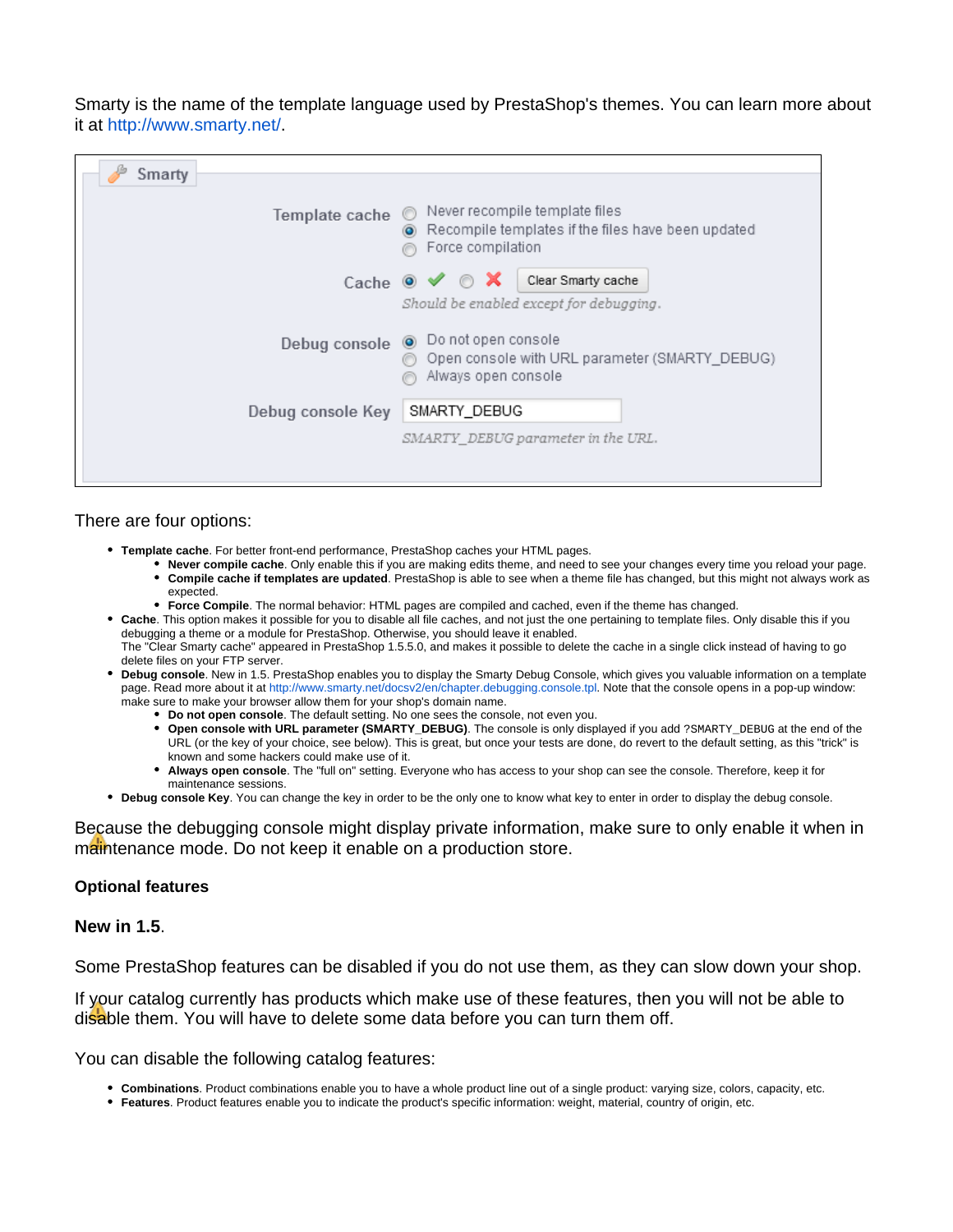| <b>Dependence</b> Optional features                            |                                                                 |
|----------------------------------------------------------------|-----------------------------------------------------------------|
|                                                                |                                                                 |
| Some features can be disabled in order to improve performance. |                                                                 |
| <b>Combinations</b>                                            | This feature cannot be disabled because it is currently in use. |
|                                                                | $\circ \vee \circ \times$                                       |
|                                                                | These features will be disabled                                 |
|                                                                | • Combinations tab on product page                              |
|                                                                | • Value                                                         |
|                                                                | • Attribute                                                     |
|                                                                | Features $\circ \checkmark$ $\circ$ <b>X</b>                    |
|                                                                | These features will be disabled                                 |
|                                                                | • Features tab on product page                                  |
|                                                                | • Feature                                                       |
|                                                                | • Feature value                                                 |

## <span id="page-3-0"></span>**Combine, Compress and Cache (CCC)**

CCC is a set of tools aimed at minimizing server load and theme loading time.

It does what it says: it combines textual files of the same type into one bigger files, which makes for fewer files to download; it then compresses the file using the common Zip algorithm, which makes for faster downloads; finally, it caches the compressed file, so that the server does not have to do this process every time a page is loaded, which relieves the burden on the server's processor.

Your theme must completely compatible with at least PrestaShop 1.4, otherwise CCC will not work as expected. This is why most options are disabled by default.

| <b>AK</b> CCC (Combine, Compress and Cache)                                                                                                                                                                                                                        |                                                                                                                                       |  |  |  |  |
|--------------------------------------------------------------------------------------------------------------------------------------------------------------------------------------------------------------------------------------------------------------------|---------------------------------------------------------------------------------------------------------------------------------------|--|--|--|--|
| CCC allows you to reduce the loading time of your page. With these settings you will gain performance without even touching the code of your theme. Make<br>sure, however, that your theme is compatible with PrestaShop 1.4+. Otherwise, CCC will cause problems. |                                                                                                                                       |  |  |  |  |
| Smart cache for CSS @ Use CCC for CSS.                                                                                                                                                                                                                             | C Keep CSS as original                                                                                                                |  |  |  |  |
| Smart cache for Java Script © Use CCC for JavaScript.                                                                                                                                                                                                              | Reep JavaScript as original                                                                                                           |  |  |  |  |
| <b>Minify HTML</b>                                                                                                                                                                                                                                                 | Minify HTML after "smarty compile" execution.<br>G Keep HTML as original                                                              |  |  |  |  |
| <b>Compress inline Java Script in HTML</b>                                                                                                                                                                                                                         | Compress inline JavaScript in HTML after "smarty compile" execution<br>$\circledcirc$<br>G Keep inline JavaScript in HTML as original |  |  |  |  |
| High risk HTML compression                                                                                                                                                                                                                                         | MITML is compressed but cancels the W3C validation (only when "Minify HTML" is enabled)<br>C Keep W3C validation                      |  |  |  |  |
| Apache optimization $\circ \checkmark \circ \mathsf{x}$                                                                                                                                                                                                            | This will add directives to your .htaccess file which should improve caching and<br>compression.                                      |  |  |  |  |
|                                                                                                                                                                                                                                                                    |                                                                                                                                       |  |  |  |  |

- **Smart cache for CSS**. CSS files are text-based, and can be safely combined and compressed.
- **Smart cache for JavaScript**. JavaScript files are also text-based, but their combination can sometimes prove problematic. Make sure to test everything before leaving that setting enabled.
- **Minify HTML**. The HTML code generated by Smarty can be minified, meaning that PrestaShop will remove all whitespace in order to save a few bytes. This is mostly safe.
- **Compress inline JavaScript in HTML**. Some themes have JavaScript code directly within. You can either leave it alone, or have them compressed. Again with JavaScript compression, make sure to test everything before leaving that setting enabled.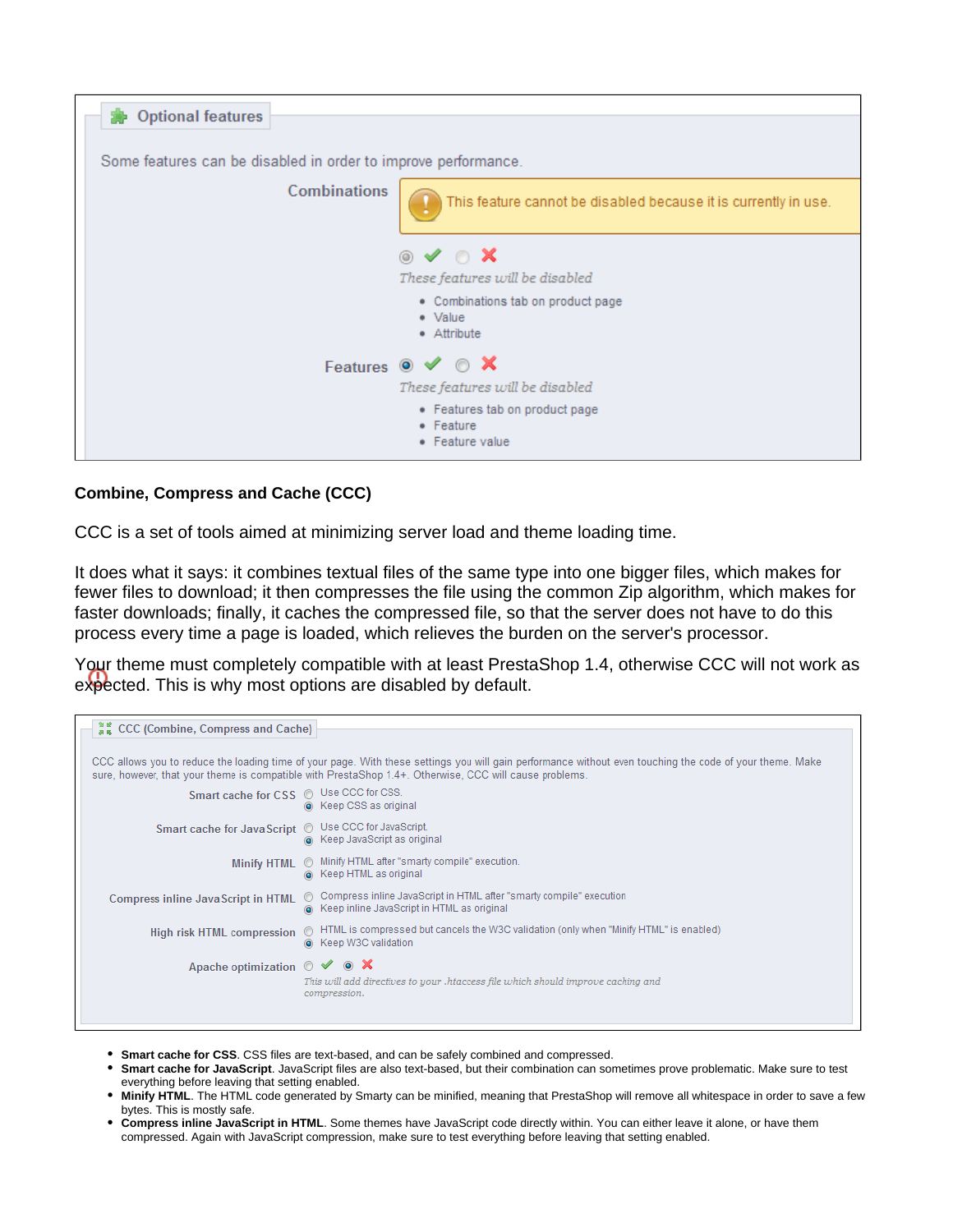- **High risk HTML compression**. This option is marked as "high risk" because while the HTML code is very much compressed, it will not respect web-standards anymore. Use this at your own risk: some search engines do not deal well with websites that do not respect HTML standards, and this might make you lose your position in search results. Use with caution.
- **Apache optimization**. This setting will change your Web server's configuration file in order to make them more efficient for CCC.

#### <span id="page-4-0"></span>**Media servers**

This section enables you to redirect part of your traffic (image and video files, for instance) to other servers under your control, through other domains or sub-domains – most often, the files are hosted on a CDN (Content Delivery Network). By default, PrestaShop supports up to 3 media servers.

| Media servers (use only with CCC)                                                     |                                                                                                                                        |
|---------------------------------------------------------------------------------------|----------------------------------------------------------------------------------------------------------------------------------------|
| You must enter another domain or subdomain in order to use cookieless static content. |                                                                                                                                        |
| Media server #1                                                                       |                                                                                                                                        |
|                                                                                       | Name of the second domain of your shop, (e.g. myshop-media-server-1.com). If you do<br>not have another domain, leave this field blank |
| Media server #2                                                                       |                                                                                                                                        |
|                                                                                       | Name of the third domain of your shop, (e.g. myshop-media-server-2.com). If you do not<br>have another domain, leave this field blank  |
| Media server #3                                                                       |                                                                                                                                        |
|                                                                                       | Name of the fourth domain of your shop, (e.g. myshop-media-server-3.com). If you do not<br>have another domain, leave this field blank |

Putting your store's domain name in those fields is not the proper way to get fantastic performance. That being said, it is easy to set up a media server, and the benefits are real and almost immediate. Here is how:

- 1. Open an account at a new host, preferably one who is specialist of distributed content. The most popular are Akamai [\(http://www.akamai.com/\)](http://www.akamai.com/), Amazon (with its AWS services, among which is CloudFront: <http://aws.amazon.com/>) or CloudFlare ([http://www.cloudflare.com/\)](http://www.cloudflare.com/). You should also ask your own host, maybe it has a CDN service you can subscribe to.
- 2. Copy your media files to that host's server. This means that the CDN server must contain an exact copy of the following folders from you store's main server: /img, /themes and /modules. Reminder: you must make it so that these folders are always synchronized: even if you you add new products or change your theme, the CDN
- 3. Once the CDN server is in place, add the web address (as given by your CDN host) in the first field, "Media server #1". If that host allows for more server must contain the latest version of all these files. web addresses, add them.

In case you would rather that your files are still visually downloaded from your domain name rather that from an unknown domain name, follow this process:

- 1. Create a subdomain for your store's domain name, for instance http://cdn1.mystore.com (the way to do that depend on your host, ask him about it).
- 2. Put a .htaccess file at the root of the subdomain. That file should contain a single line:

Redirect Permanent / http://cdn-adresse.com

Replace the http://cdn-adresse.com with the one from your CDN server. This way, you are creating an automatic redirection from your subdomain to your CDN server.

3. Once the subdomain is in place, add it in the first field, "Media server #1". If that host allows for more web addresses, create as many subdomains to your store's main domain name.

### <span id="page-4-1"></span>**Cyphering**

Cyphering means encrypting data so as to render it unreadable to unwanted eyes. Your costumers' account details, as well as your own, are protected by cyphering.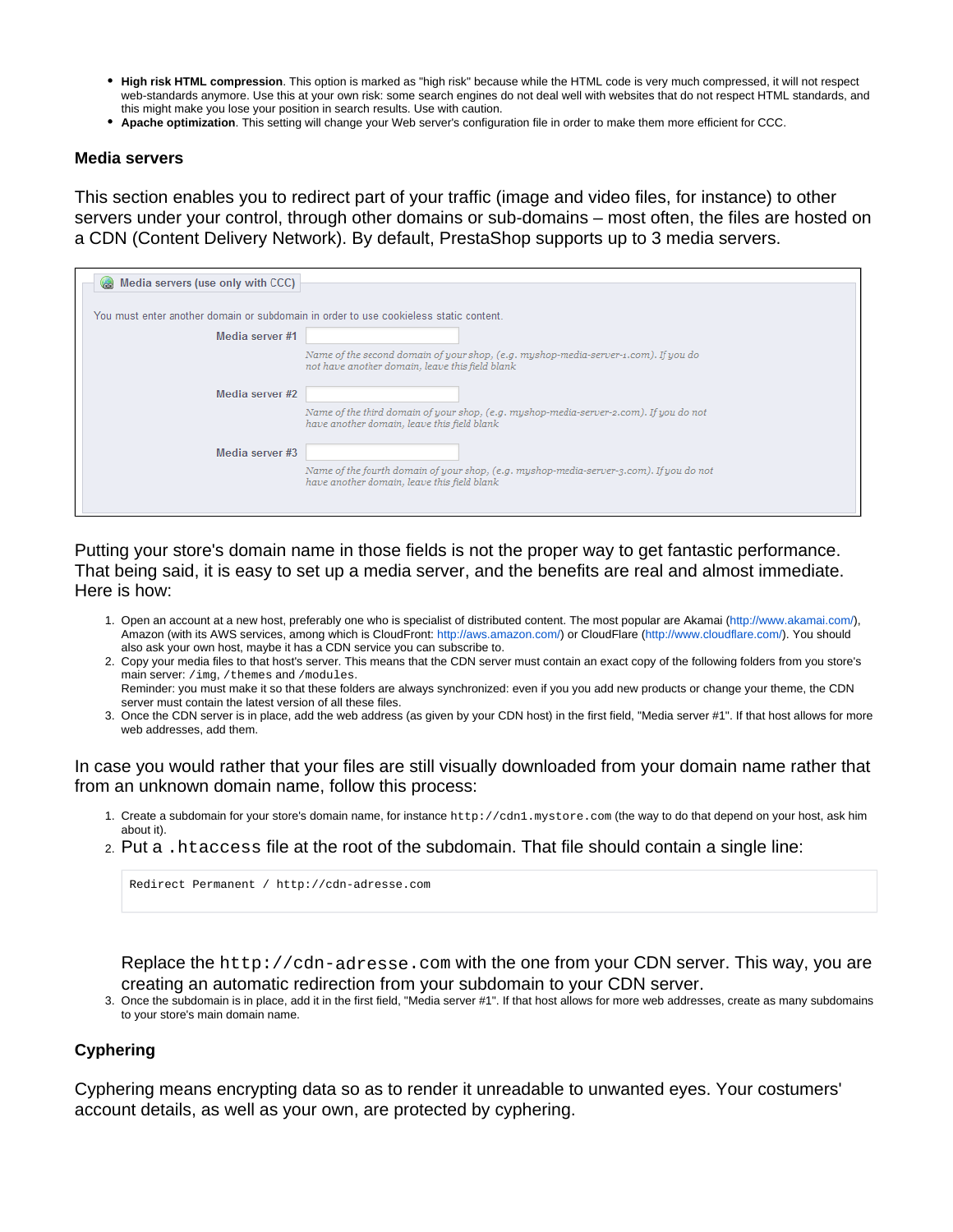| <b>■ Ciphering</b>                                                                                                                                                                                                                           |  |
|----------------------------------------------------------------------------------------------------------------------------------------------------------------------------------------------------------------------------------------------|--|
| Mcrypt is faster than our custom BlowFish class, but requires the PHP extension "mcrypt". If you change this configuration, all cookies will be reset.<br>Algorithm $\odot$ Use Rijndael with mcrypt lib.<br>Seep the custom BlowFish class. |  |

Here you can choose the algorithm you prefer:

- **Use Rijndael with mcrypt lib**. Default choice. Fast and secure.
- $\bullet$ **Keep the custom BlowFish class**. Better security, but performance takes a toll, as it takes more time to validate the authentication, for each page load. Your customers might appreciate the added security, but might not like the time spent waiting for the page to load – although the time difference is really unnoticeable to most.

Therefore, choose wisely.

### <span id="page-5-0"></span>**Caching**

Your server's cache stores static versions of your dynamic web page, in order to serve these to your customers and thus reduce server load and compiling time.

Most of the time, you should first check with your web host about this setting, as it requires special settings on the server.

| Caching        |                                                                                                                                                  |
|----------------|--------------------------------------------------------------------------------------------------------------------------------------------------|
|                | Caching systems are used to speed up your store by caching data into the server's memory, avoiding the exhausting task of querying the database. |
|                | Use cache $\circ \checkmark$ $\circ$ $\mathsf{X}$<br>Enable or disable caching system                                                            |
| Caching system | Memcached -                                                                                                                                      |
|                | Add server                                                                                                                                       |

This section enables you to choose to enable caching, and choose the caching method:

- **Memcached**. A distributed caching system. Very effective, above all with multiple servers, but you need to make sure that your servers/hosts support it – most probably, if your PHP configuration features the Memcached PECL extension, you are good to go (you can download it here: [http](http://pecl.php.net/package/memcache) [://pecl.php.net/package/memcache](http://pecl.php.net/package/memcache)). You can add Memcached servers by clicking on the "Add server" link.
- **APC**. Alternative PHP Cache is free, open and robust, but only works with one server which is the usual case when you start your online business. Again, check for the availability of the APC PECL extension on your server: [http://pecl.php.net/package/APC.](http://pecl.php.net/package/APC)
- **Xcache**. Xcache is a new cache system, which is specific to the Lighttpd server hence, it will not work with the popular Apache server. Read more about it at [http://xcache.lighttpd.net/.](http://xcache.lighttpd.net/)
- **File system**. The static files are simply stored as any other file, on your server.

The last three options display a field set to "1" by default. This is the file-system directory depth. Only change this value when you know what you are doing.

<span id="page-5-1"></span>E-Mail

### <span id="page-5-2"></span>**E-mail**

The first setting, "Send e-mail to", is a front-end one. At the end of the checkout process, a client can leave a message to you staff. You can choose to whom this message will be sent by selecting from the drop-down list.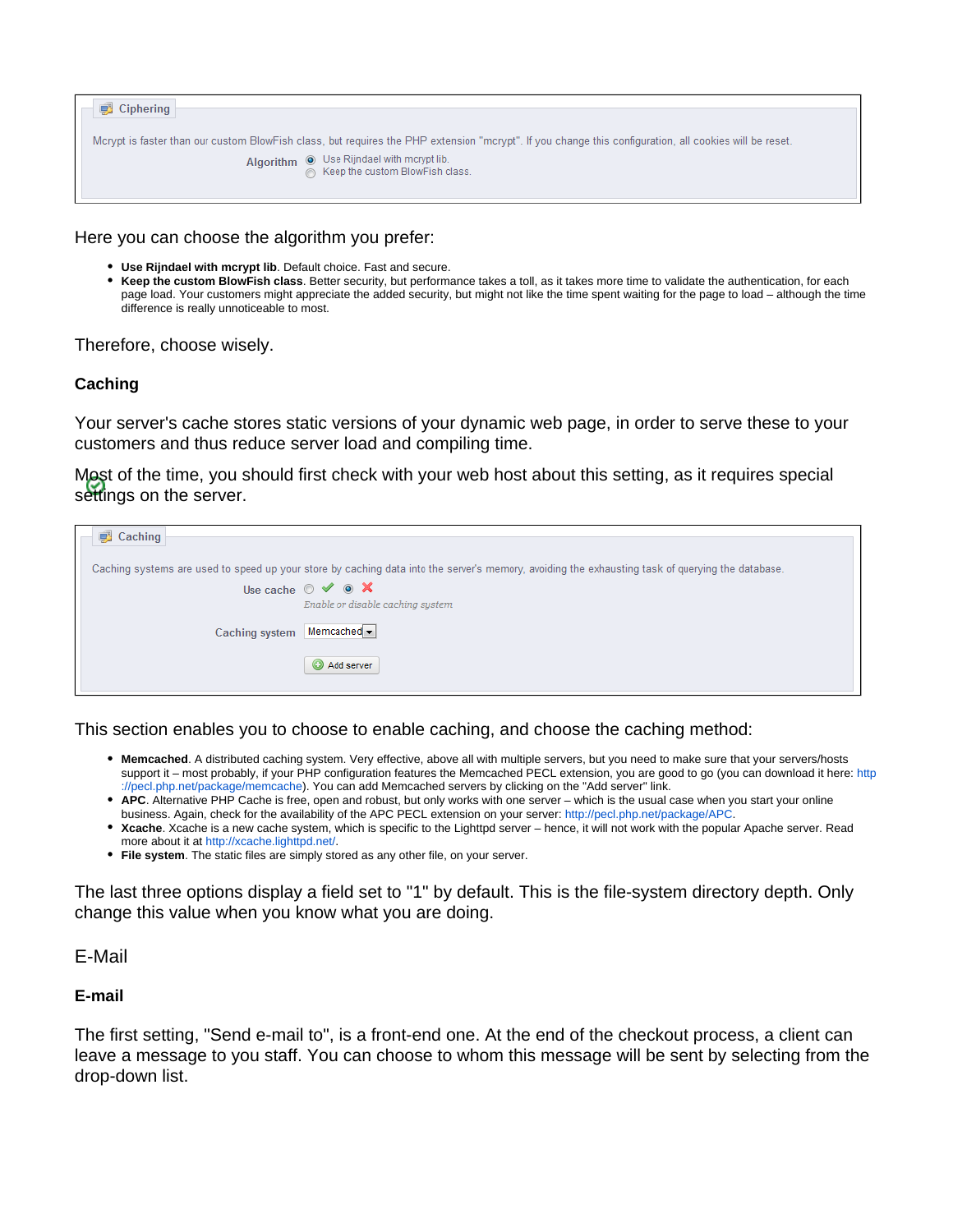| $\boxtimes$ Email |                                                                                                                                                                                             |
|-------------------|---------------------------------------------------------------------------------------------------------------------------------------------------------------------------------------------|
|                   |                                                                                                                                                                                             |
| Send email to     | Service client -<br>Where customers send messages from the order page.                                                                                                                      |
|                   |                                                                                                                                                                                             |
|                   | Never send emails (may be useful for test purpose)<br>⋒<br>Use PHP mail() function. Recommended; works in most cases<br>$\odot$<br>Set my own SMTP parameters. For advanced users ONLY<br>⋒ |
|                   | Send email in HTML format.<br>Send email in text format<br>Both<br>$\odot$                                                                                                                  |

Next in the "E-mail" section are settings: configure PrestaShop to send emails to your customers. We strongly advise you that you consult your web host to determine which settings to use for this feature.

Your shop sends many messages throughout all the steps of registration and placing an order. Here, you can configure how these messages will be sent. By default, it is advisable to use the first option of sending information to "Use the PHP mail() function".

In the event that this does not work, then use the second option, "Set my own SMTP parameters". In this case, a new section appears, with more fields. The information for these fields should be provided by your web host: mail domain name, SMTP server, SMTP user, etc. Make sure to transcribe exactly what your web host provides you with.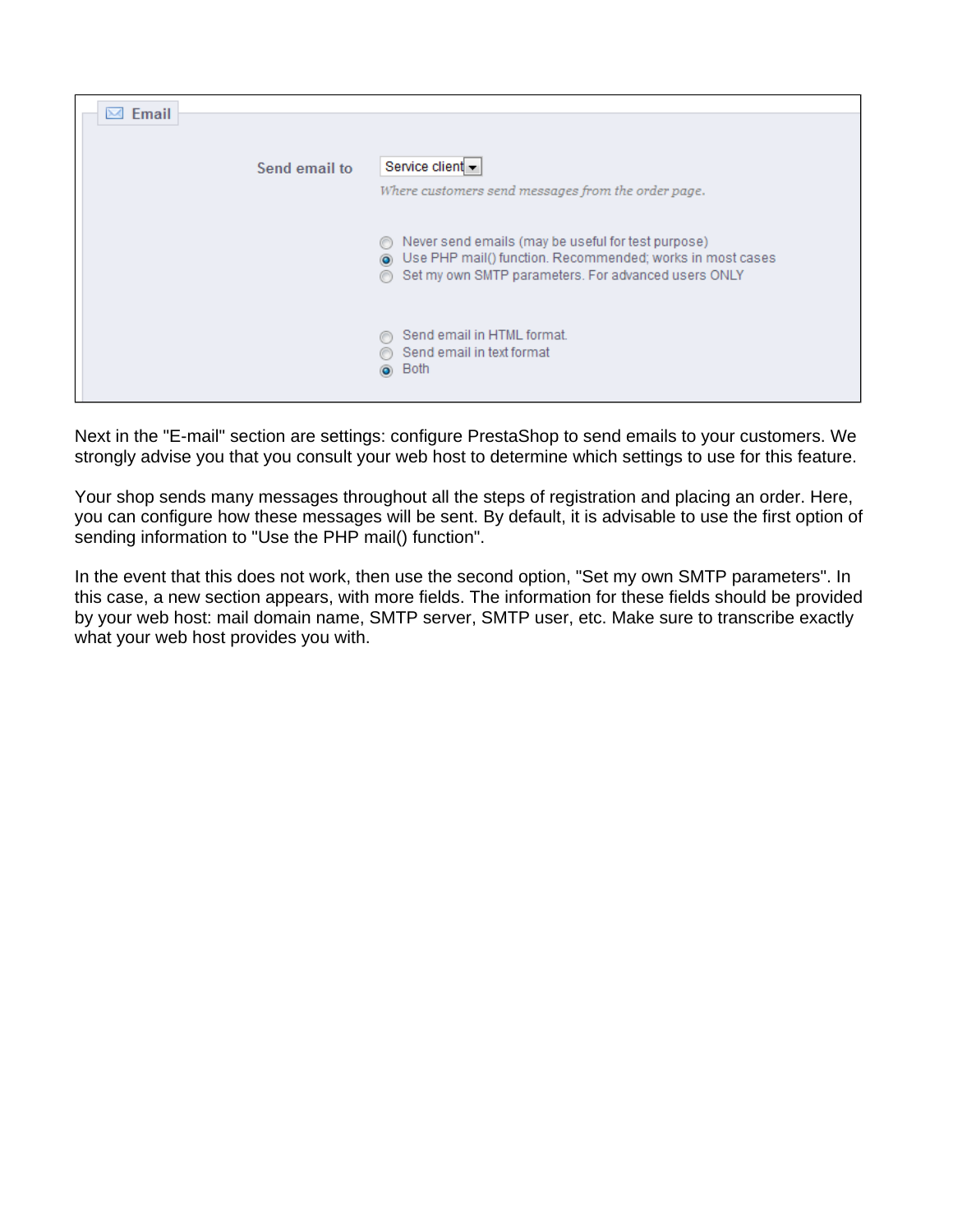| $\boxtimes$ E-mail  |                                                             |
|---------------------|-------------------------------------------------------------|
|                     |                                                             |
| Mail domain name:   |                                                             |
|                     | Fully qualified domain name (keep empty if you do not know) |
|                     |                                                             |
| <b>SMTP server:</b> | smtp.                                                       |
|                     | IP address or server name (e.g. smtp.mydomain.com)          |
|                     |                                                             |
| <b>SMTP</b> user:   |                                                             |
|                     | Leave blank if not applicable                               |
|                     |                                                             |
| SMTP password:      | Leave blank if not applicable                               |
|                     |                                                             |
| <b>Encryption:</b>  | None $\blacktriangleright$                                  |
|                     | Use an encrypt protocol                                     |
|                     |                                                             |
| Port:               | 25                                                          |
|                     | Port number to use                                          |
|                     | Save                                                        |
|                     |                                                             |

The configuration information can be provided to you either by:

- Your system administrator
- Your host
- Your ISP
- Your e-mail provider.

Your web host can tell you whether or not your username is mandatory, as well as the password information, and the encryption to use.

For example, in the case of Gmail (the e-mail service offered by Google), you might have to enter information such as the following one:

- SMTP server: smtp.gmail.com
- User: my.user.name@gmail.com (example)
- Password: RT22UE87 (example)
- Encryption: SSL
- $\bullet$  Port: 465

### <span id="page-7-0"></span>**Test your email configuration**

Once you have configured your e-mails using one of the two available methods, enter your own e-mail address in this section, then click the "Send an e-mail test" button.

Now check the inbox of the address provided to verify that you indeed have received the test e-mail. If you have not received it, update your configuration with the correct information.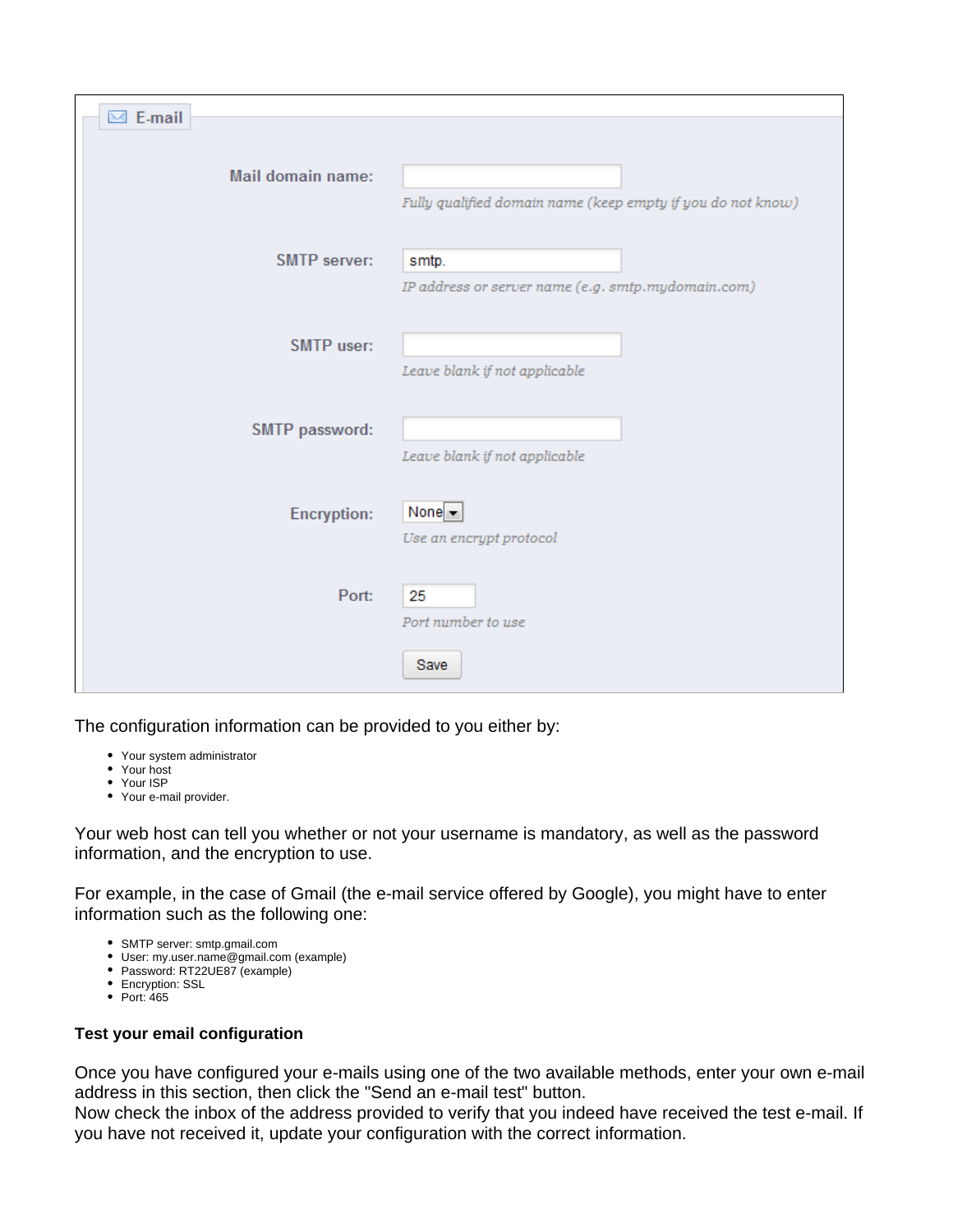| $\boxtimes$ Test your e-mail configuration |                        |
|--------------------------------------------|------------------------|
| Send a test e-mail to                      | contact@prestashop.com |
|                                            | Send an e-mail test    |

### <span id="page-8-0"></span>**Multistore**

This page is only available when you enabling the multistore feature.

Turning your single-shop PrestaShop installation into a multi-shop one is very simple:

- 1. Go to the "Preferences" menu and select the "General" page.
- 2. Find the "Enable multistore" option, select "Yes".
- 3. Save your changes.

The "Advanced Parameters" menu will now feature the "Multistore" page, which is presented in details in the "Managing multiple shops" chapter of this guide.

<span id="page-8-1"></span>CSV Import

CSV is an acronym of "Comma-separated values". It is an popular plain-text format when there is a need to import, export or simply store data in a non-proprietary format. Almost all data handling tool support CSV format, in various incarnations. You can read more about the CSV format on Wikipedia: [ht](http://en.wikipedia.org/wiki/Comma-separated_values) [tp://en.wikipedia.org/wiki/Comma-separated\\_values.](http://en.wikipedia.org/wiki/Comma-separated_values)

The CSV import page enables you to easily fill your product catalog when you have a very large amount of products, or to import data that you exported and converted from another e-commerce tool.

| $\frac{1}{2}$ Import                          |                                                                  | Available fields                         |
|-----------------------------------------------|------------------------------------------------------------------|------------------------------------------|
| Your CSV file (0 file):                       | <b>O</b> Upload                                                  | ID<br>Active $(0/1)$                     |
| Click to view our sample import csv files.    | Name *                                                           |                                          |
| What kind of entity would you like to import? | Categories $\left  \right. \cdot \right $                        | Parent category<br>Root category (0/1) @ |
| Language of the file                          | English (United States) - The locale must be installed           | Description<br>Meta title                |
| ISO-8859-1 encoded file?                      |                                                                  | Meta keywords<br>Meta description        |
| <b>Field separator</b>                        | e.g. "1;lpod;129.90;5"                                           | URL rewritten<br>Image URL               |
| Multiple value separator                      | e.g. "Ipod;red.jpg,blue.jpg,green.jpg;129.90"                    | ID / Name of shop <b>O</b>               |
| Delete all categories before import?          |                                                                  | * Required field                         |
| Force all ID's during import?                 | If you don't use this option, all ID's will be auto-incremented. |                                          |
| Next step                                     | You must upload a file in order to proceed to the next step      |                                          |

The import process requires preparation, and starts with a form made of primary settings:

- **Your CSV file**. You can import more than one file at a time, but make sure that they all have the same type of data. There is a "Click to view our sample import csv files" link right below the "Upload" button. Click it to display more links: you can download sample files for each type of data, which helps you make sure that the files you are about to import are indeed ready to be imported to PrestaShop. These files are actually in the /docs/csv\_import folder of your installation of PrestaShop.
- **What kind of Entity would you like to import?**. Entities are the types of data that you can import. PrestaShop enables you to import these types of data:
	- Categories,
	- Products,
	- Combinations (which was called "versions" in versions of PrestaShop prior to 1.5),
	- Customers,
	- Addresses,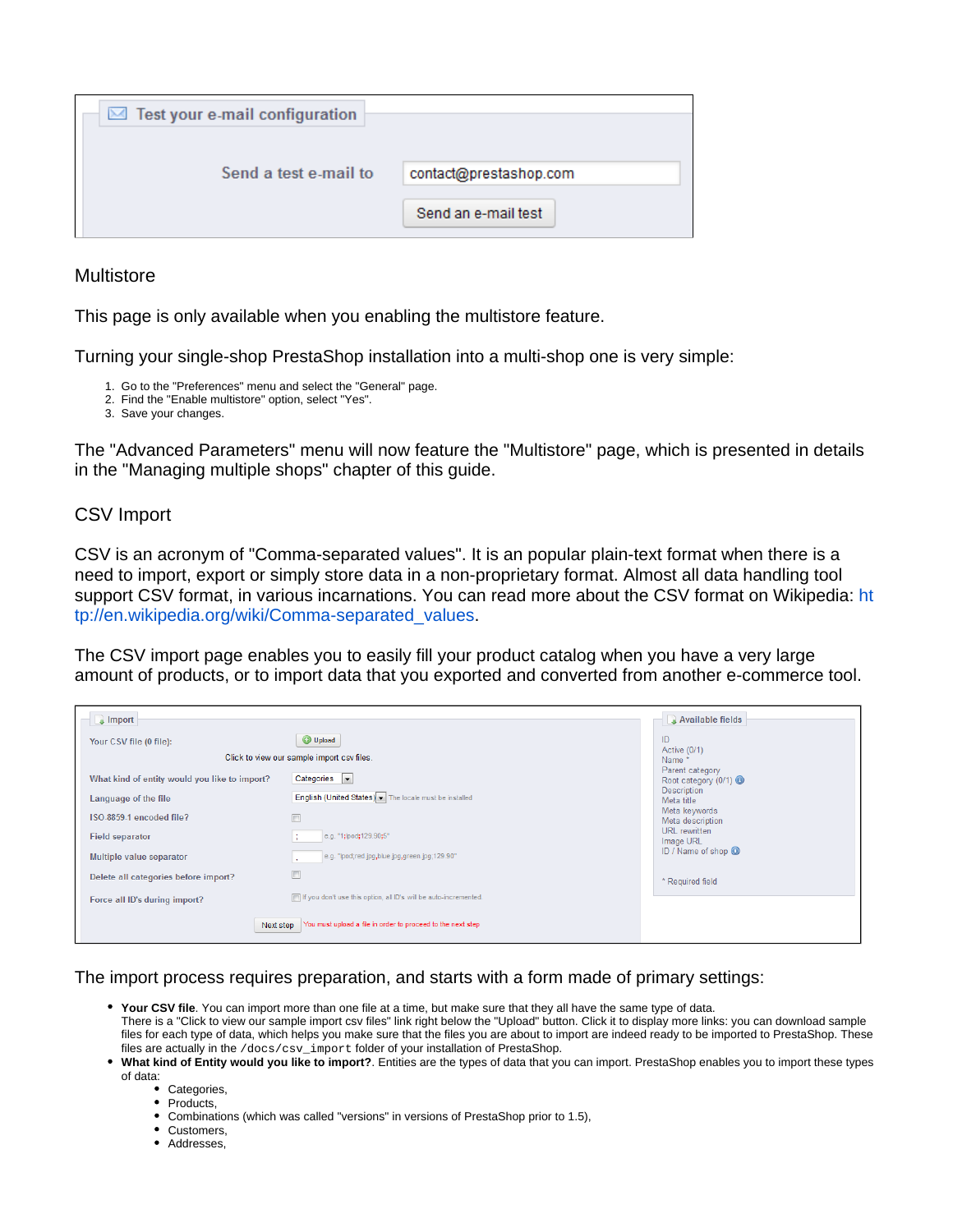- Manufacturers,
- Suppliers,
- Supply order (if Advanced Stock Management is enabled).
- Supply order details (if Advanced Stock Management is enabled).
- **Language of the file**. Data can only be imported for a single language at a time. If your data exists in more than one language, you should split it into as many files.
- **ISO-8859-1 encoded file?**. By default, the import files should use UTF-8 encoding. But if your files use ISO-8859-1 and you would rather not convert them, you can check this box.
- **Field separator**. Not all CSV file use commas to separate their values: some use tabulations, others semicolons, etc. You can indicate what your files use in this field.
- **Multiple value separator**. When an attribute can support more than one value, these values need to be separated with a specific separator. After reviewing your files, indicate your separator here.
- **Delete all xxx before import?**. This option will erase all previously existing entries of the type of data you are importing. Thus you will start with a clean slate.
- **Force all ID's during import**. You can either keep the import IDs, or let the importer auto-increment them.
- **Use product reference as key?**. Product import only. You can choose to have the product key be determined by PrestaShop, or instead use the product's reference as the ID. In this case, make sure the file does contain references for all your importer products.

When changing the Entity setting, the section on the right, titled "Available fields", changes to present the expected data fields. Although the importing tool helps you by taking care of matching your file's fields with PrestaShop's, you should strive to make your data more import-friendly by following the naming scheme and order of the presented fields. If not, the import will be more tedious, but not impossible.

Some fields have a little information popup available on their right, which you can display by hover the mouse cursor over it. They mostly pertain to PrestaShop's multistore feature. Make sure to read them all in order to better build/edit your data files.

### <span id="page-9-0"></span>**Data format**

Imported data file must be in text-file, using a CSV-based format and the accompanying . csv file extension. We recommend using a semicolon ";" as a separator.

You can create such a file using any text editor (we recommend Notepad++: [http://notepad-plus-plus.](http://notepad-plus-plus.org/) [org/](http://notepad-plus-plus.org/)), but we do advise you to use a spreadsheet program, then save your work in the CSV format. Using a spreadsheet program enables you to have an easier and more visual grasp of your data, in comparison to the plain text file. You can use the commercial Microsoft Excel ([http://office.microsoft.](http://office.microsoft.com/en-us/excel/) [com/en-us/excel/](http://office.microsoft.com/en-us/excel/) or the free OpenOffice.org <http://www.openoffice.org/> Calc.

Here is a sample import file, for a list of products:

```
"Enabled";"Name";"Categories";"Price";"Tax rule ID";"Buying price";"On sale";"Reference";"Weight";"Quantity";"
Short desc.";"Long desc";"Images URL"
1;"Test";"1,2,3";130;1;75;0;"PROD-TEST";"0.500";10;"'Tis a short desc.";"This is a long description.";"
http://www.myprestashop/images/product1.gif"
0;"Test 02";"1,5";110;1;65;0;"PROD-TEST2";"0.500";10;"'Tis also a short desc.";"This is a long description 
too.";"http://www.myprestashop/images/product2.gif"
1;"Test 03";"4,5";150;1;85;0;"PROD-TEST3";"0.500";10;"'Tis a short desc. again";"This is also a long 
description.";"http://www.myprestashop/images/product3.gif"
```
Note that this is only a regular sample files built for this demonstration; it is purposefully not optimized for PrestaShop importation. If you need a sample file you can learn from, use the ones you can download from the "Upload" button's form.

The first row should be a descriptive name for the data column (you will be able to skip it during the import process). There must be the same number of columns on each row.

#### You should remember that:

- The price column will use your store's default currency.
- Categories are to be specified using their existing IDs (so you should have imported them first), and separated with a comma (by default).
- The URL of the image must be specified in full. In other words, the link that may be used in a web browser in order to display the image. For instance: [http://www.myprestashop/images/productXXX.gif.](http://www.myprestashop/images/productXXX.gif)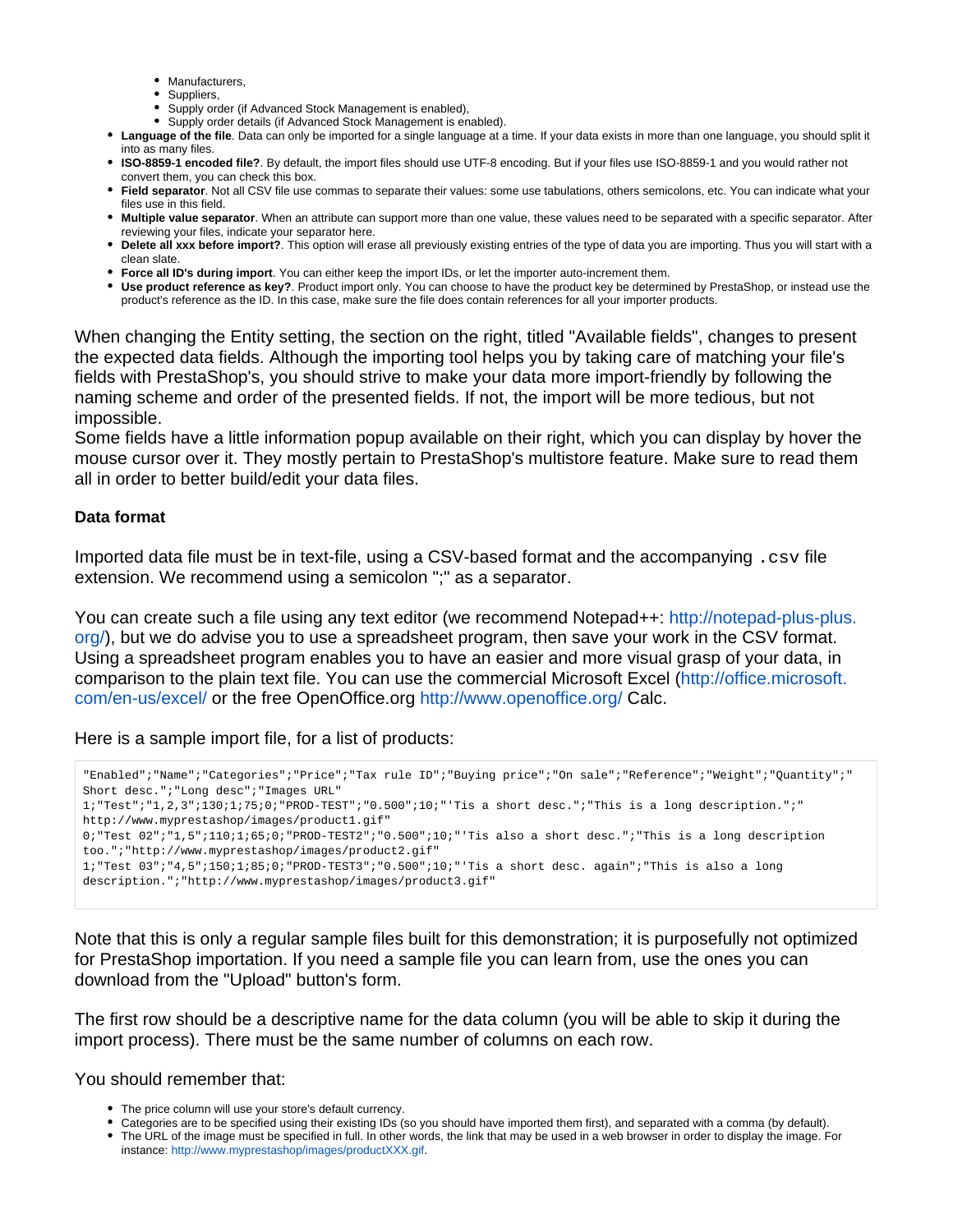- The file's character encoding should be UTF-8, or ISO-8859-1 at worst.
- Dates use the ISO 8601 format, without a time zone designator (the time zone is the one for your store): 2013-06-21 15:07:27.

#### <span id="page-10-0"></span>**Uploading the file**

Once you have all your data in CSV format, you can upload them to your store's database using the form in this page. Choose your file(s) from your computer by clicking on the "Upload" button, click the "Browse" button to find your file, then click the "Upload" button to mark it as chosen. Do this as many times as necessary to list all your import files.

Once your files are all listed in the "Your CSV file" section, you can proceed with the rest of the form:

- 1. **Select the type of data contained in your file**, using the drop-down list named "What kind of Entity would you like to import?". Once you have selected the type of data, the list of the available fields appears on the right, which helps you refine your CSV file – at least for the order of the columns, which will soon prove handy.
- 2. **Select the language of the imported content**. If the target language is not available, you must install it first, in the "Languages" page under the "Localization" menu.
- 3. **Select the file encoding**. Simply indicate if the file uses ISO-8859-1 or not. If not, then it is assumed the files use UTF-8.
- 4. **Select the field separators**. We suggest that you leave the default values ("field separator" with a semicolon ";", "multiple value separators" with a comma ","). But obviously, if your CSV file is built differently, you should change these values accordingly.
- 5. If you want to remove all the products in your catalog before importing, select the appropriate option.
- 6. Once all your choices have been made, click "Next step".

All import files are uploaded directly in the admin folder's  $/$  import sub-folder. If the CSV File dropdown menu gets too crowded, you can delete old imports directly using your FTP client.

When clicking the "Next step" button, the page reloads with the matching tool. This interface helps you match you file's data columns with the ones required by PrestaShop.

| Please set the value type of each column |                           |                                          |                                   |                                |                                             |                                             |        |
|------------------------------------------|---------------------------|------------------------------------------|-----------------------------------|--------------------------------|---------------------------------------------|---------------------------------------------|--------|
| Skip 0                                   | lines                     |                                          |                                   |                                |                                             |                                             |        |
| $<<$                                     | ID<br>$\vert \cdot \vert$ | Active (0/1)<br>$\vert \mathbf{v} \vert$ | Name*<br>$\vert \mathbf{v} \vert$ | Categories (x,y,z)<br><b>E</b> | Price tax excl.<br>$\vert \mathbf{v} \vert$ | ___<br>Tax rules ID<br>$\blacktriangledown$ | $>\!>$ |
|                                          | id                        | Active (0/1)                             | Name*                             | Categories (x,y,z,)            | Price tax excl. Or Price tax<br>excl        | Tax rules id                                |        |
|                                          |                           |                                          | iPod Nano                         | Home, iPods                    | 49                                          |                                             |        |
|                                          | $\circ$                   |                                          | iPod shuffle                      | Home, iPods                    | 66.05                                       |                                             |        |
|                                          |                           |                                          |                                   |                                |                                             |                                             |        |

Presented in this table are the rows from your CSV file, placed under arbitrary columns matched to PrestaShop's database needs. It is up to you to make sure that all the columns from your CSV file are matched with the correct column header, using each header's drop-down menu, so as to import your content correctly.

For instance, with our sample file:

- **First column**. We marked it as "Enabled", PrestaShop presents "ID" as a header. Click on the header's drop-down menu, and select "Active (0
- /1)".
- **Second column**. Marked "Name", header indicates "Active (0/1)". Let's change the header for "Name \*".
- **Third column**. You get the idea...

The screen cannot contain all of your data's columns, so click the ">>" and "<<" buttons to move around the columns, and match them all correctly.

In our example, we used the first row for columns indicators. Since we do not this one imported, enter "1" in the "Skip X lines" text-field.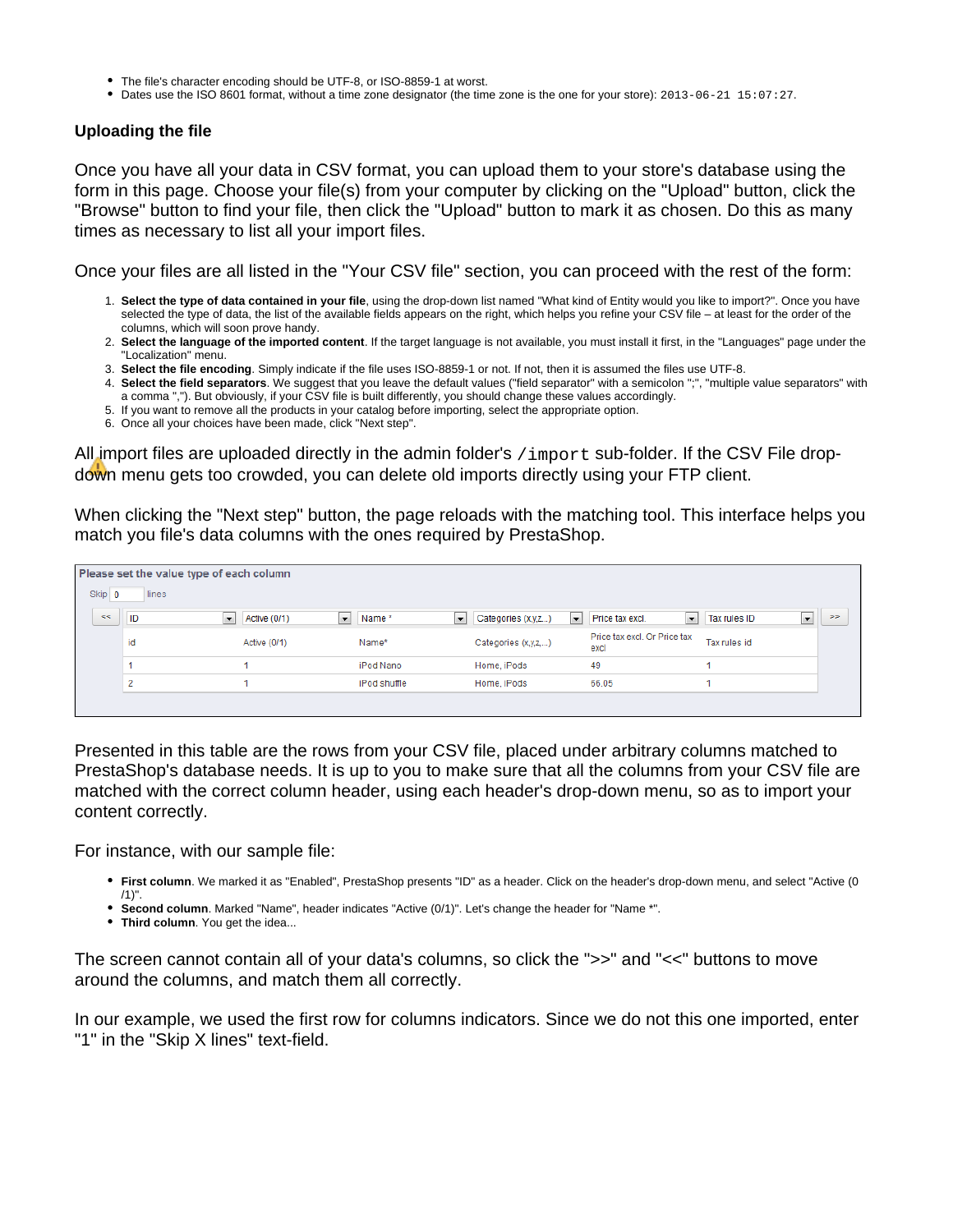Once you are done matching your columns, click the "Import .CSV data" button (top right of the screen), and PrestaShop will start the importing process. When the process is done, you are sent to the main screen, which should either confirm that everything has indeed been imported, or give you a notice of all the encountered problems. In this second case, you should review your CVS file and make sure to correct everything.

#### **Matching configurations**

The matching process can be a tedious task if you cannot customize your CSV files columns order according to that used by the PrestaShop importer, and even more so if you have to do that repeatedly or frequently. That is why PrestaShop includes a small tool to save the current matching order that you have set up using all the headers drop-down menus.

| View your data<br>Save and load your matching configuration: |      |  |  |  |
|--------------------------------------------------------------|------|--|--|--|
| Product from Store 02                                        | Save |  |  |  |
| Product from Store 01 - Load   Delete                        |      |  |  |  |

The tool is a simple field at the top of the matching tool. You can do the three basic actions:

- **Saving**. Enter a descriptive name in the field, and click "Save". The interface updates to feature the saved configuration in its drop-down list.
- **Loading**. Select a matching configuration in the drop-down list, and click "Load".
- **Deleting**. Select a matching configuration in the drop-down list, and click "Delete".

# <span id="page-11-0"></span>DB backup

A backup is the action of saving the content of your database into files that you store in a safe place. The point is that you can revert to them in case your database fails on you.

You must perform regular backups of your shop, so that in case of a crash, you can reboot your shop quickly and in the best conditions. The database contains all the information in your shop, many of which are indispensable for PrestaShop to work correctly – and that's not talking about your products, categories and other data you added since the installation.

The more often you perform backup, the safer you are. Once a week is a minimal frequency.

To create database backups of your shop, you have several solutions. You can use tools such as phpMyAdmin (reserved for advanced users), or use the one integrated into PrestaShop: the "DB backup" page.

The page starts with two big notices. You should read both completely in order to have a better idea of what the page does.

The "Disclaimer" section on the left gives you a series of reminders about backups, which you should read every time you make a backup. The section ends with the "I have read the disclaimer - Create a new Backup" button, which you have to click in order to create a backup. Once created, the backup appears in the list below the notices.

The "How to restore" section on the right gives you tips on how to get your data back into PrestaShop in case of failure. You should commit this to memory, or at least save this information somewhere in case a database crash makes it impossible for you to access the PrestaShop administration – and thus the DB backup page – again.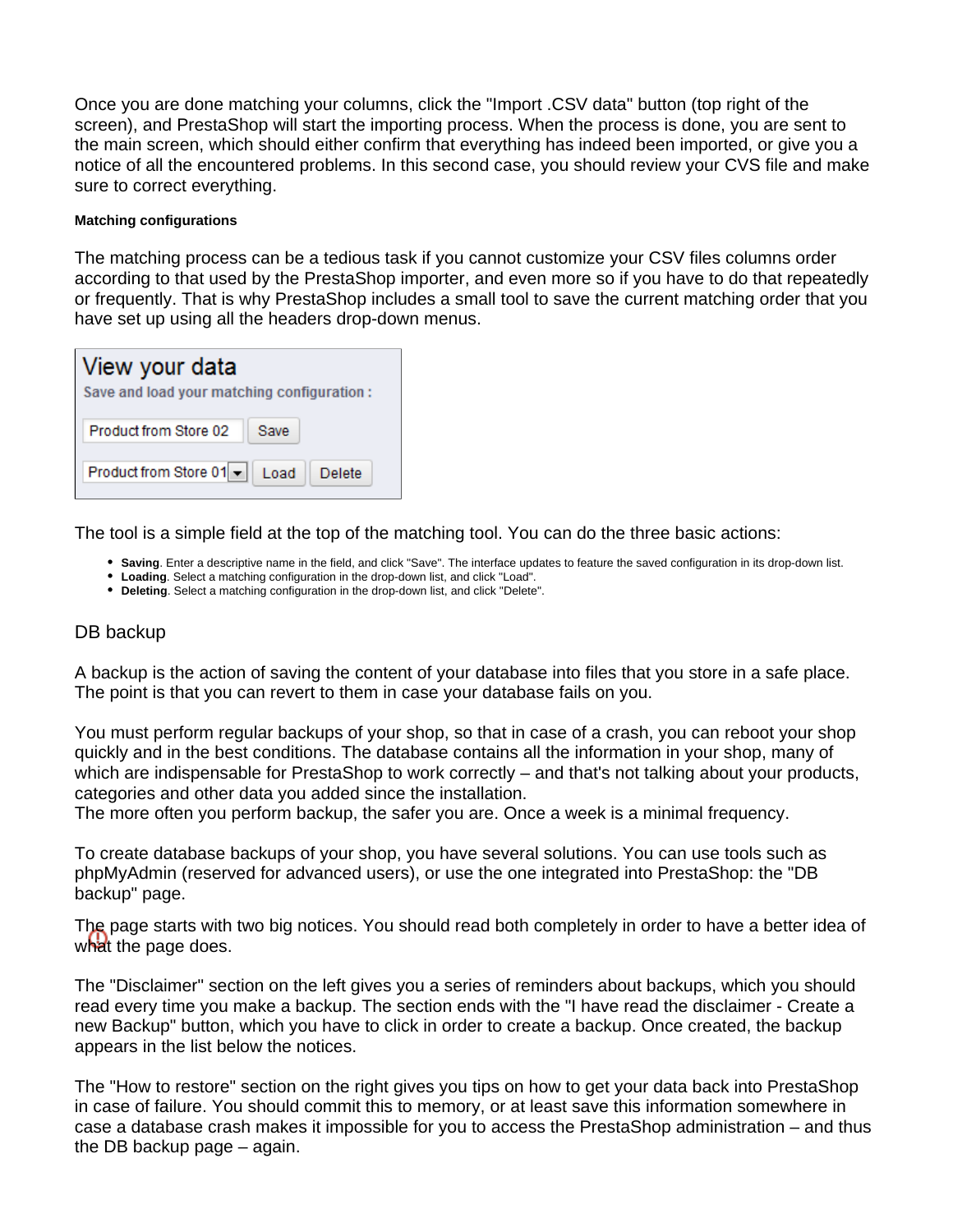The table below the notices lists all the backups that have already been made, indicating the date of creation, age, file name and size.

At the right of each row are two icons:

- The 'view' icon enables you to download this backup.
- The 'trash' icon enables you to delete this backup. Be careful, there is no turning back.

|        | <b>Date</b><br>▼▲           | Age<br>$\overline{\phantom{a}}$ | File name<br>$\overline{\phantom{a}}$ | <b>File size</b><br>$\overline{\phantom{a}}$ | <b>Actions</b> |
|--------|-----------------------------|---------------------------------|---------------------------------------|----------------------------------------------|----------------|
| $\sim$ | From<br>T <sub>o</sub>      |                                 |                                       |                                              | $-$            |
|        | 08/7/2012 15:51:19 < 1 hour |                                 | 1344347479-526da112.sql.bz2           | 100.81 Kb                                    |                |

After each backup process, you should download the generated backup file by clicking on its "View" icon, or simply by using the link in the notification box at the top.



Your database is saved using the standard SQL format and its  $\log 1$  file extension, and compressed using the BZip2 algorithm (simply put, a variant of the popular Zip format. Read more: [http://en.](http://en.wikipedia.org/wiki/Bzip2) [wikipedia.org/wiki/Bzip2\)](http://en.wikipedia.org/wiki/Bzip2) and its .bz2 file extension. That gives a file archive with the .sql.bz2 file extension.

Put your backup file in a safe place, for you might need it at any given time. Furthermore, you can find these backups directly on your server, in the  $/$ backup folder, under your custom-named  $/$ admin folder.

### <span id="page-12-0"></span>**Backup Options**

At the bottom of the screen, two options are available:

- **Ignore statistics tables**. PrestaShop stores your site's statistics in a handful of database tables, and these can grow big quite quickly. While it can be sound to keep your stats in a safe place, they also make for huge files to download, while you are probably more interested in a backup of your products, categories, customers, orders, etc. By default, PrestaShop backups all tables, but if you are short on disk space on your web server, change this option to "Yes".
- **Drop existing tables during import**. When importing a backup file, the system can either overwrite the existing live tables with the content of the ones that were backed up, or delete all existing in order to replace them with the content of the backup. The first case can result in doubles, which is why this option is enabled by default.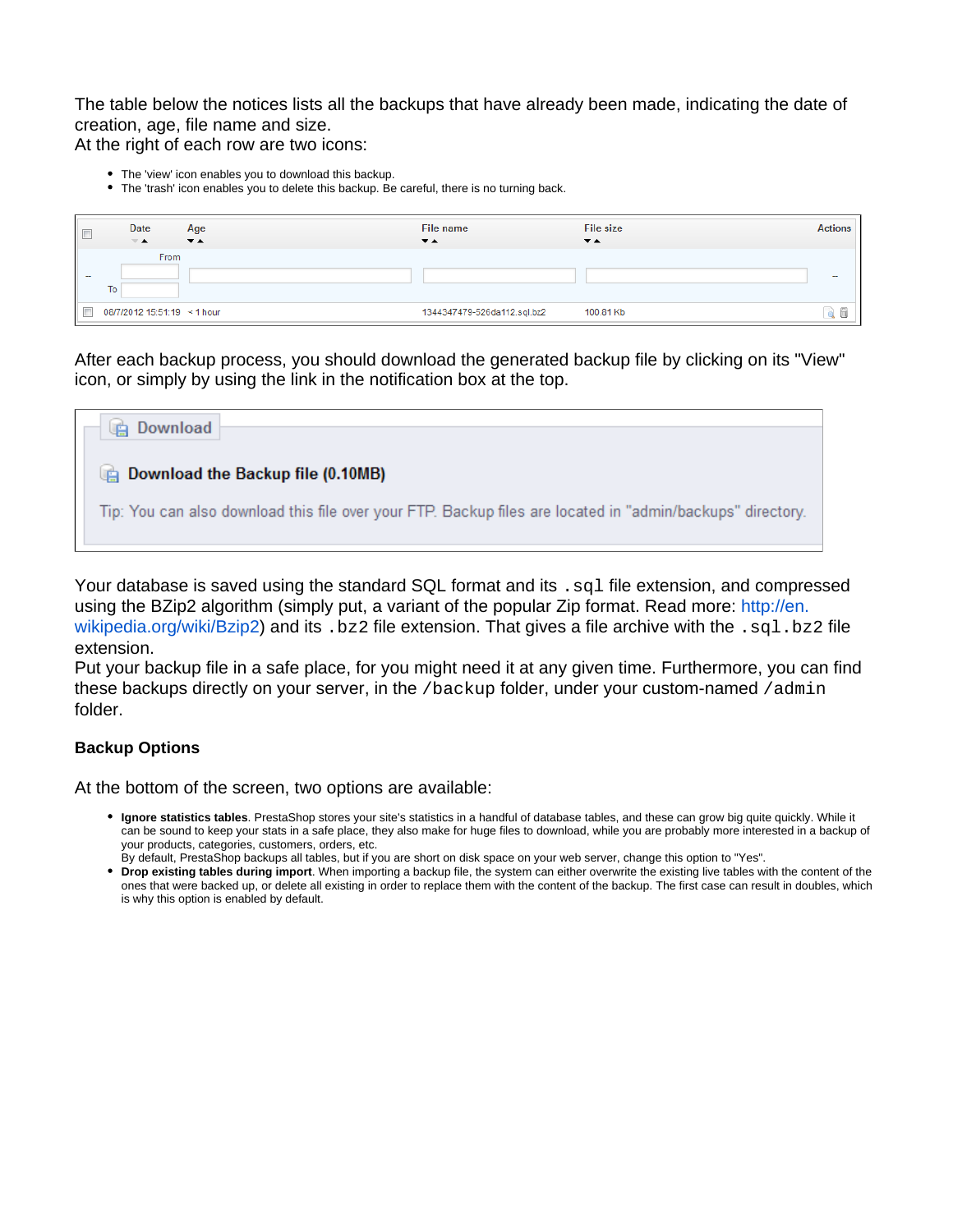| <b>Backup options</b>               |                                                                                                                                                                                                 |
|-------------------------------------|-------------------------------------------------------------------------------------------------------------------------------------------------------------------------------------------------|
|                                     |                                                                                                                                                                                                 |
| Ignore statistics tables            | $\blacktriangledown$ $\circ$ Yes $\blacktriangleright$ $\circ$ No<br>Drop existing tables during import<br>ps connections, ps connections page, ps connections source, ps quest, ps statssearch |
| Drop existing tables during import: | $\vee$ o Yes $\mathsf{X}$ $\circ$ No<br>If enabled, the backup script will drop your tables prior to restoring the backed up data<br>(ie. "DROP TABLE IF EXISTS")                               |
|                                     |                                                                                                                                                                                                 |

# <span id="page-13-0"></span>SQL Manager

### **New in 1.5.**

The SQL manager is a complex feature, which should be reserved to technical people who know how to explore a database using the SQL language. In return for this complexity, it can be extremely powerful and prove immensely useful to those who master it.

|                          | <b>Name</b>            | Request<br>▼▲                                                                                                                                                                           | Action |
|--------------------------|------------------------|-----------------------------------------------------------------------------------------------------------------------------------------------------------------------------------------|--------|
| $\overline{\phantom{a}}$ |                        |                                                                                                                                                                                         |        |
|                          | Active French products | SELECT p.id_product, pl.name, pl.link_rewrite, pl.description FROM ps_product p LEFT JOIN<br>ps_product_lang pl ON (p.id_product = pl.id_product) WHERE p.active = 1 AND pl.id_lang = 4 |        |

This tool enables you to perform SQL queries directly on the PrestaShop database, and save them for use at any later time. Indeed, PrestaShop presents its database data in many ways, but you might need something more, or more simply, something rawer than PrestaShop's clean interface. Using the SQL manager you can perform complex queries which build upon tables of data in the way YOU need them.

For instance, using this tool and your knowledge of SQL, you could create a reusable query giving you an updated list of the clients who are subscribed to your newsletter, or get a list of products in HTML or CSV format.

For security reasons, some types of queries are not allowed: UPDATE, DELETE, CREATE TABLE, DROP, etc. In short, you can only read data (SELECT query).

Also, secure keys or passwords are hidden (\*\*\*\*\*\*\*\*\*\*\*).

### <span id="page-13-1"></span>**Creating a new query**

As usual, the "Add New" button leads to the creation form. It has two main fields:

- **Name**. Make the name as long and descriptive as necessary.
- **Request**. The SQL query itself. You are free to perform JOINs or other intricate selections.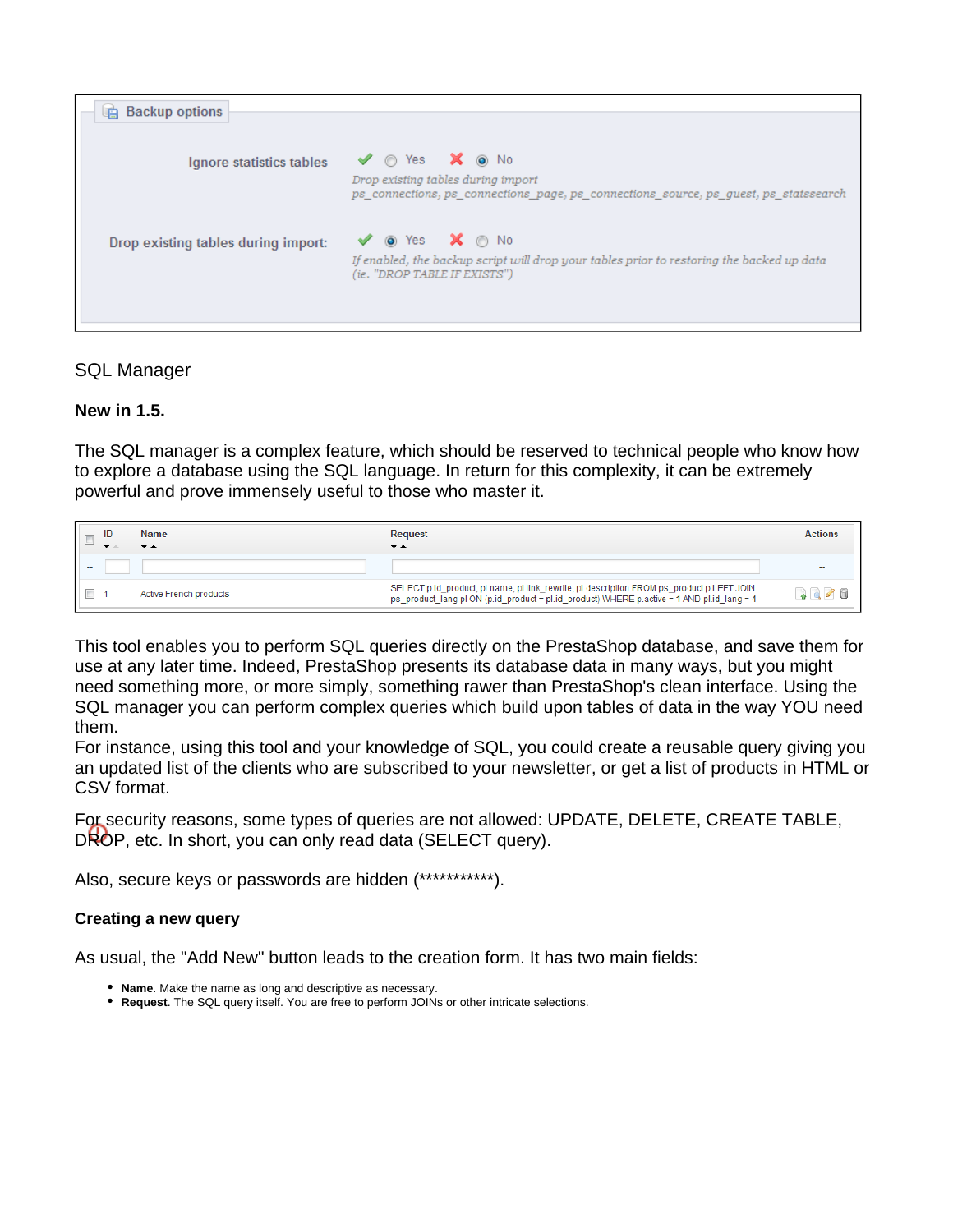| Request  |                                                                                                                                                                                                            |  |
|----------|------------------------------------------------------------------------------------------------------------------------------------------------------------------------------------------------------------|--|
| Name:    | Active French products                                                                                                                                                                                     |  |
| Request: | SELECT p.id_product, pl.name, pl.link_rewrite, pl.description<br>FROM ps_product p<br>LEFT JOIN ps_product_lang pl ON (p.id_product = pl.id_product)<br>WHERE $p$ active = 1<br>AND $p$ l.id_ $\lg ng = 4$ |  |
|          | Save                                                                                                                                                                                                       |  |

Additionally, the "List of MySQL Tables" section helps you explore the database, and makes it easier for you to build your queries. It gives you a handy and clickable selector of all the currently available database tables. Select a table to make PrestaShop display its attributes and types, then click "Add attribute" to send its name into the "Request" field.

| ps_page_viewed<br>ps pagenotfound                        | ▴ | <b>Attribute</b>    | <b>Type</b>         | Action        |
|----------------------------------------------------------|---|---------------------|---------------------|---------------|
| ps product<br>ps product attachment                      |   | id product          | int(10) unsigned    | add attribute |
| ps product attribute<br>ps product attribute combination |   | id_supplier         | int(10) unsigned    | add attribute |
| ps_product_attribute_image<br>ps_product_attribute_shop  |   | id manufacturer     | int(10) unsigned    | add attribute |
| ps product carrier<br>ps product country tax             |   | id_category_default | int(10) unsigned    | add attribute |
| Add table                                                |   | id tax rules group  | int(11) unsigned    | add attribute |
|                                                          |   | on sale             | tinyint(1) unsigned | add attribute |
|                                                          |   | online only         | tinyint(1) unsigned | add attribute |
|                                                          |   | ean <sub>13</sub>   | varchar(13)         | add attribute |

Saving the form sends you back to the main page, with its list of queries.

### <span id="page-14-0"></span>**Starting a query**

Each saved query in the table has four icons to the right of its row:

- **Export**. Performs the query, and has it downloaded by you in CSV format.
- **View**. Performs the query, and has it displayed in an HTML table, right within the PrestaShop interface.
- **Edit**. You can edit a query as often as necessary, in order to refine it and get better results.
- **Delete**. Once a query is not used anymore (or simply because it does not work), you can delete it by clicking this button and confirming your choice.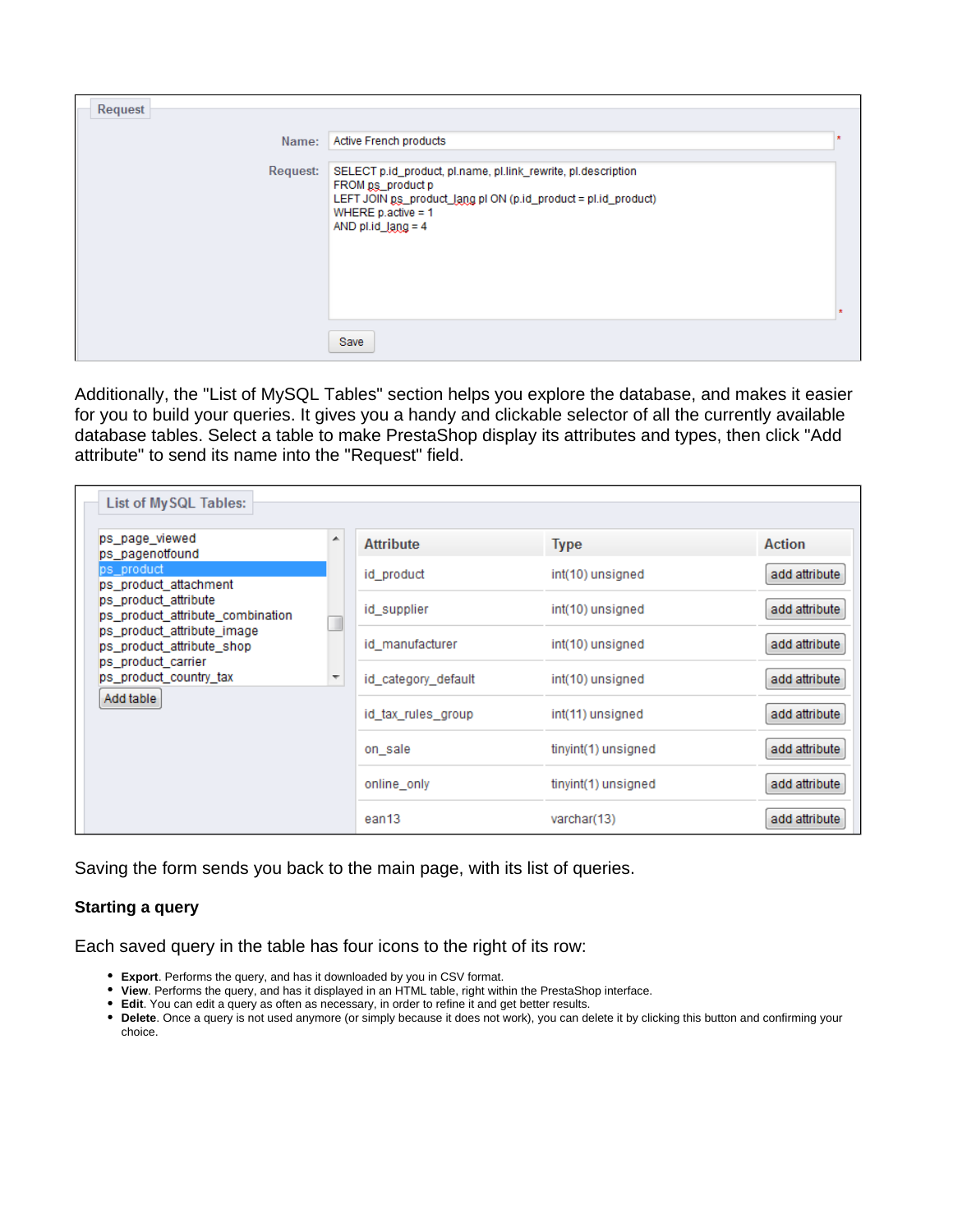Advanced Parameters > SQL Manager > View



#### **Active French products**

| id product name |                  | link rewrite | description                                                                                                                                                                                                                                        |
|-----------------|------------------|--------------|----------------------------------------------------------------------------------------------------------------------------------------------------------------------------------------------------------------------------------------------------|
|                 |                  |              | Des courbes avantageuses.                                                                                                                                                                                                                          |
|                 |                  |              | Pour les amateurs de sensations, voici neuf nouveaux coloris. Et ce n'est pas tout ! Faites l'expérience du design elliptique en<br>aluminum et verre. Vous ne voudrez plus le lâcher.                                                             |
|                 |                  |              | Beau et intelligent.                                                                                                                                                                                                                               |
|                 | <b>iPod Nano</b> | ipod-nano    | La nouvelle fonctionnalité Genius fait d'iPod nano votre DJ personnel. Genius crée des listes de lecture en recherchant dans votre<br>bibliothèque les chansons qui vont bien ensemble.                                                            |
|                 |                  |              | Fait pour bouger avec vous.                                                                                                                                                                                                                        |
|                 |                  |              | iPod nano est équipé de l'accéléromètre. Secouez-le pour mélanger votre musique. Basculez-le pour afficher Cover Flow. Et<br>découvrez des jeux adaptés à vos mouvements.                                                                          |
|                 |                  |              | Un lien immédiat.                                                                                                                                                                                                                                  |
|                 |                  |              | Portez jusqu'à 500 chansons accrochées à votre manche, à votre ceinture ou à votre short. Arborez votre iPod shuffle comme signe<br>extérieur de votre passion pour la musique. Existe désormais en quatre nouveaux coloris encore plus éclatants. |
|                 |                  |              | Emplissez votre iPod shuffle.                                                                                                                                                                                                                      |
|                 | iPod shuffle     | ipod-shuffle | iTunes est un immense magasin dédié au divertissement, une collection musicale parfaitement organisée et un jukebox. Vous<br>pouvez en un seul clic remplir votre iPod shuffle de chansons.                                                        |
|                 |                  |              | La musique en technicolor.                                                                                                                                                                                                                         |
|                 |                  |              | iPod shuffle s'affiche désormais dans de nouveaux coloris intenses qui rehaussent le design épuré du boîtier en aluminium<br>anodisé. Choisissez parmi le bleu, le vert, le rose, le rouge et l'argenté d'origine.                                 |
|                 |                  |              |                                                                                                                                                                                                                                                    |

#### <span id="page-15-0"></span>**Settings**

#### There is only one setting at this time:

**Select your encoding file by default**. You can configure the character encoding of the downloaded CSV file. The default, UTF-8, is recommended, but you can select ISO-8859-1 if need be.

| <b>Settings</b>                      |       |                          |
|--------------------------------------|-------|--------------------------|
| Select your encoding file by default | utf-8 | $\overline{\phantom{a}}$ |

#### <span id="page-15-1"></span>**Some sample queries**

The possibilities are endless, but here are a few sample queries to help you build your own.

#### **Listing all the e-mails address of all the customers**

SELECT email FROM ps\_customer

#### **Listing all the e-mails address of all the customers who are subscribed to your newsletter**

```
SELECT email
FROM ps_customer
WHERE newsletter = 1
```
#### **Listing all the products which are active and have a description in French**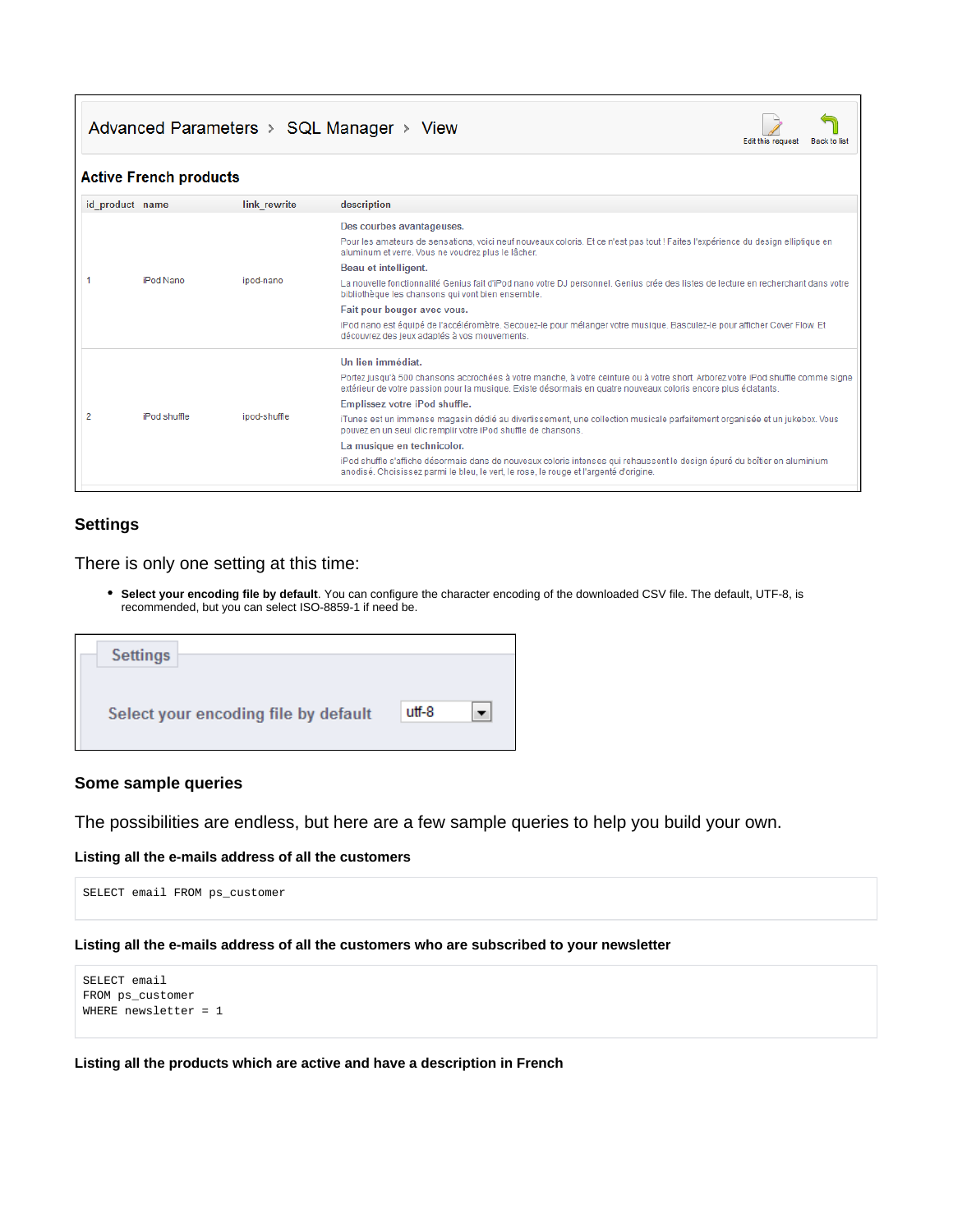```
SELECT p.id_product, pl.name, pl.link_rewrite, pl.description
FROM ps_product_p
LEFT JOIN ps_product_lang pl ON (p.id_product = pl.id_product)
WHERE p.active = 1
AND pl.id_lang = 4
```
**Listing all the orders, with details about carrier, currency, payment, total and date**

```
SELECT o.`id_order` AS `id`,
        CONCAT(LEFT(c.`firstname`, 1), '. ', c.`lastname`) AS `Customer`,
        ca.`name` AS `Carrier`,
        cu.`name` AS `Currency`,
        o.`payment`, CONCAT(o.`total_paid_real`, ' ', cu.`sign`) AS `Total`,
        o.`date_add` AS `Date`
FROM `ps_orders` o
LEFT JOIN `ps_customer` c ON (o.`id_customer` = c.`id_customer`)
LEFT JOIN `ps_carrier` ca ON (o.id_carrier = ca.id_carrier)
LEFT JOIN `ps_currency` cu ON (o.`id_currency` = cu.`id_currency`)
```
### <span id="page-16-0"></span>Logs

Errors happen. Most of the time, you are not aware of them because PrestaShop handles them silently. But you might want to know about them, in order to be able to correct the most regular ones, and insure a better stability for your shop.

| <b>Severity levels</b><br>Meaning of severity levels:                                                                                         |                                         |                          |                                                  |                                  |                 |
|-----------------------------------------------------------------------------------------------------------------------------------------------|-----------------------------------------|--------------------------|--------------------------------------------------|----------------------------------|-----------------|
| 1. Informative only<br>2. Warning<br>3. Error<br>4. Major issue (crash)                                                                       |                                         |                          |                                                  |                                  |                 |
| Page1 / 1   Display 50 - / 0 result(s)                                                                                                        |                                         |                          |                                                  |                                  | Filter<br>Reset |
| <b>Severity</b><br>Message<br>$\mathsf{ID}$<br>$\Box$<br>$(1-4)$<br>$\pmb{\nabla}$ in<br>$\overline{\phantom{a}}$<br>$\overline{\phantom{a}}$ | Object type<br>$\overline{\phantom{a}}$ | $\overline{\phantom{a}}$ | Object ID Error code<br>$\overline{\phantom{a}}$ | Date<br>$\overline{\phantom{a}}$ | <b>Actions</b>  |
| -                                                                                                                                             |                                         |                          |                                                  | From<br>To                       | $\sim$          |
| No items found                                                                                                                                |                                         |                          |                                                  |                                  |                 |
| Delete selected                                                                                                                               |                                         |                          |                                                  |                                  |                 |

The "Logs" page is where you can have a look at the PHP errors which plague your shop. They are listed in the page's central table, and are presented in 4 levels:

- **1: Informative only**. Run-time notices. Indicate that the script encountered something that could indicate an error, but could also happen in the normal course of running a script.
- **2: Warning**. Run-time warnings (non-fatal errors). Execution of the script is not halted.
- **3: Error**.
- **4: Major issue (crash)**. Fatal run-time errors. These indicate errors that cannot be recovered from, such as a memory allocation problem. The execution of the script is halted.

These explanations are the official ones from the PHP manual. Read more: [http://www.php.net/manual](http://www.php.net/manual/en/errorfunc.constants.php) [/en/errorfunc.constants.php.](http://www.php.net/manual/en/errorfunc.constants.php)

These error levels also serve as values for the "Logs by e-mail" feature.

PrestaShop adds one last value, 5, which indicates that the administrator does not want to receive any notification, either for minor or major errors.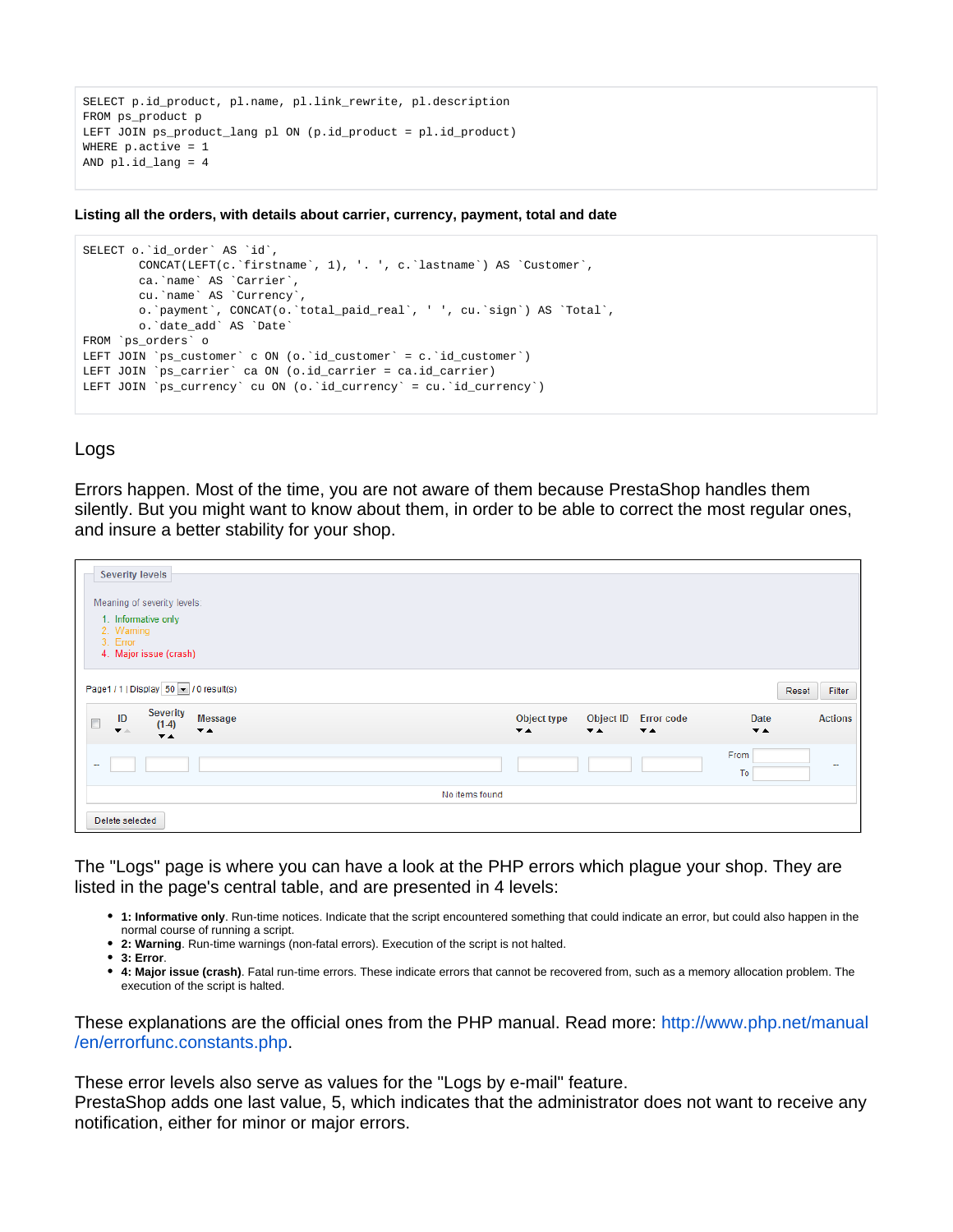| Logs by e-mail                |                                                                                                      |
|-------------------------------|------------------------------------------------------------------------------------------------------|
| <b>Minimum severity level</b> | 5<br>Enter "5" if you do not want to receive any e-mails.<br>E-mails will be sent to the shop owner. |
|                               |                                                                                                      |

The error logging tool enables you to receive a notification when an error occur. Notifications are sent to the shop owner's e-mail address, and you can configure the degree of importance at which you should start receiving such e-mails: use "1" if you want to know about everything, even the tiniest information; "3" if you only want to know about issues (errors and major issues); "4" if you only want to keep the major issues. The default is "5", meaning that no notification is sent.

### <span id="page-17-0"></span>**Webservice**

A Web service is a method of communication between two electronic devices over a network. It relies on a known set of methods, formats and access rights, so as be able to use the webservice's content on any other authorized tool, and build upon the original content. Read more about it on Wikipedia: [http:](http://en.wikipedia.org/wiki/Web_service) [//en.wikipedia.org/wiki/Web\\_service.](http://en.wikipedia.org/wiki/Web_service)

In this page, you can enable your shop's webservice, so that third-party tools can access your data. This potentially makes it possible for interesting tools to help you or your customers make better use of your shop (such as mobile applications).

The page starts by listing the currently existing webservice keys in a table. A webservice key is a unique access that you grant to a developer, which can be used to tie a tool to your shop. Share them sparingly, as you might not always want everyone to access your data.

|   | Key                              |               | <b>Enabled Key description</b> | Actions |
|---|----------------------------------|---------------|--------------------------------|---------|
|   | $\overline{\phantom{a}}$         |               |                                |         |
| - |                                  | $\sim$        |                                | $\sim$  |
|   | PNH5JK3EHIB1BJM29I43RL00ZTYAEDB1 | $\mathscr{A}$ | Franck B's iPhone app.         | ×.      |

Not any app can access your shop through the PrestaShop webservice: you decide which can, and what they are allowed to do. Every app has a unique connection key, with specific access rights.

### <span id="page-17-1"></span>**Adding a new key**

The "Add new" button takes you to the webservice key creation form:

- **Key**. A unique key. You can either create your own, or choose to use a generated one, for instance by clicking the "Generate" button or by using any online key generator. Generated keys are most of the time safer, because they are harder to guess.
- **Key description**. A reminder of who that key is for, and what it gives access to.
- **Status**. You can disable a key anytime. This enables you to only temporarily grant access to your data from a certain key.
- **Permissions**. You do not have to share ALL your date with each key. You can choose among a wide array of permissions, either by section or by type of access. You might want some applications to only be able to view a handful of items, while some others (for instance, ones that you would use to manage the shop remotely) should be able to edit and delete just about everything. Choose wisely.